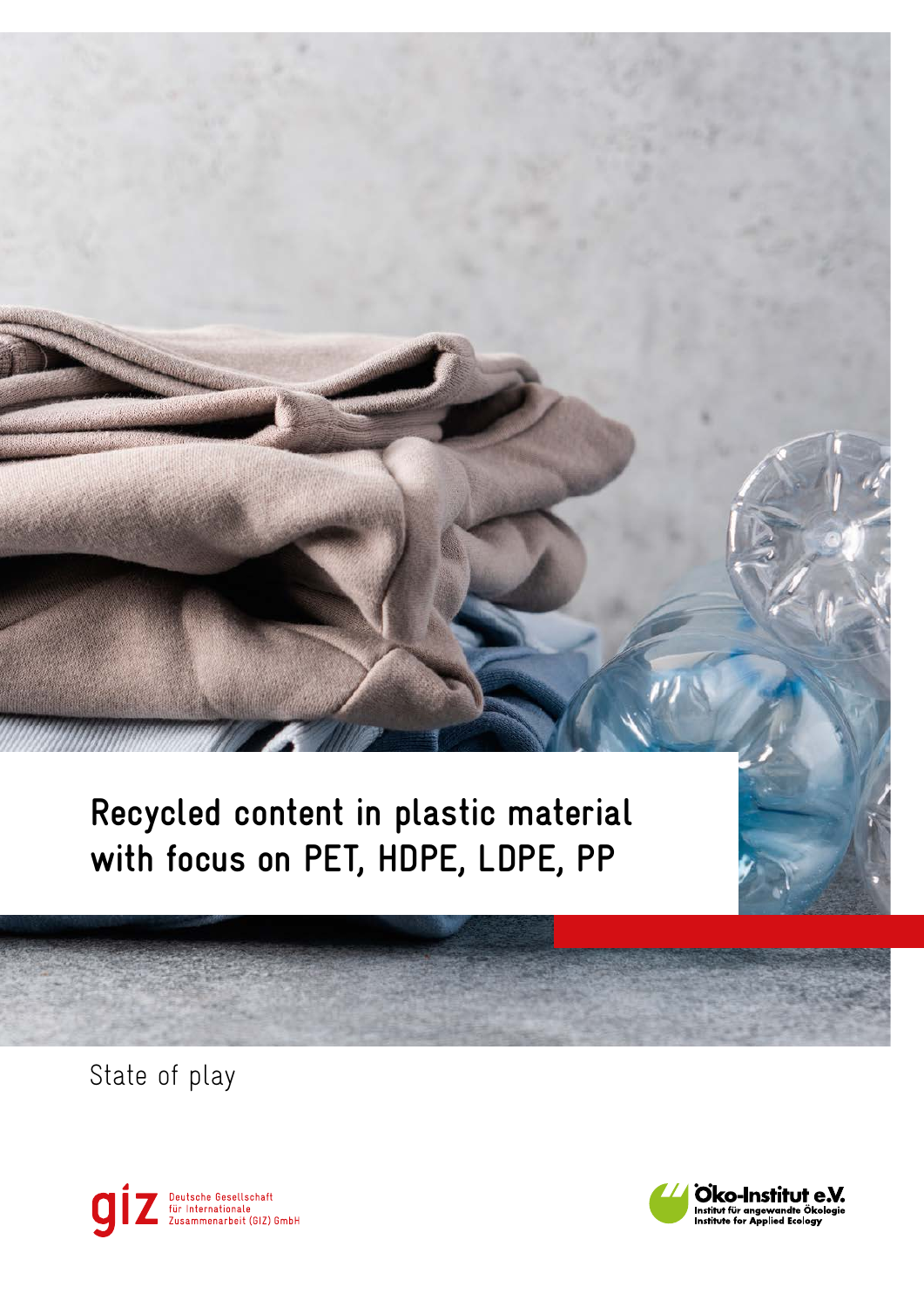**Published by:**  Deutsche Gesellschaft für Internationale Zusammenarbeit (GIZ) GmbH

Global Project "Support of the Export Initiative for Green Technologies" (BMU) Köthener Str. 2 10963 Berlin / Germany T +49 30 338 424 646 E [markus.luecke@giz.de](mailto:markus.luecke@giz.de)

Collaborative Action for Single-Use Plastic Prevention in Southeast Asia (CAP-SEA) 193/63 Lake Rajada Office Complex, 16th Fl. New Ratchadapisek Road, Klongtoey Bangkok 10110 / Thailand T +66 65 2400266 E [christoffer.brick@giz.de](mailto:christoffer.brick@giz.de)

**More information**  <https://www.giz.de/en/worldwide/78869.html> [www.exportinitiative-umweltschutz.de](https://www.exportinitiative-umweltschutz.de)

**Authors:** Clara Löw Andreas Manhart Siddharth Prakash

**Layout:** kippconcept gmbh, Bonn

**Photo credit:** Title: © Anna Puzatykh / shutterstock

**URL links:** Responsibility for the content of external websites linked in this publication always lies with their respective publishers. GIZ expressly dissociates itself from such content.

GIZ is responsible for the content of this publication.

Freiburg, January 2021

**Contact** [info@oeko.de](mailto:info@oeko.de) [www.oeko.de](https://www.oeko.de/)

**Head Office Freiburg** P. O. Box 17 71 79017 Freiburg

**Street address** Merzhauser Straße 173 79100 Freiburg Phone +49 761 45295-0

**Office Berlin** Borkumstraße 2 13189 Berlin Phone +49 30 405085-0

**Office Darmstadt** Rheinstraße 95 64295 Darmstadt Phone +49 6151 8191-0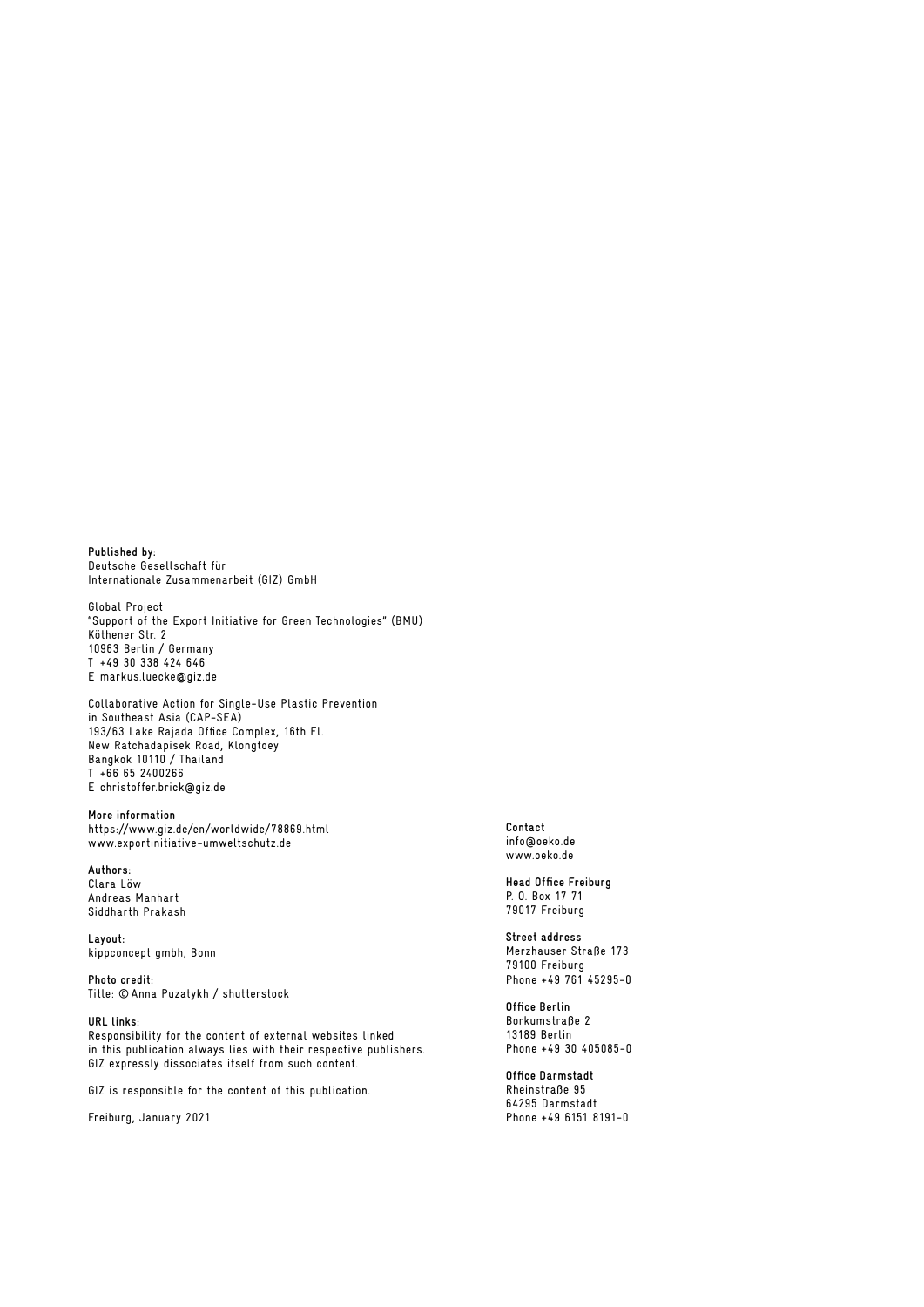## Table of Contents

|              |                                                                                                                                                                                                                               | 2              |
|--------------|-------------------------------------------------------------------------------------------------------------------------------------------------------------------------------------------------------------------------------|----------------|
|              |                                                                                                                                                                                                                               | $\mathfrak{Z}$ |
| 1            |                                                                                                                                                                                                                               | 5              |
| $\mathbf{2}$ |                                                                                                                                                                                                                               | 6              |
|              | 2.1                                                                                                                                                                                                                           | $6\,$          |
|              | 22                                                                                                                                                                                                                            | 7              |
|              | 2.3                                                                                                                                                                                                                           | $\, 8$         |
|              | 2.4                                                                                                                                                                                                                           | 9              |
|              | 2.5                                                                                                                                                                                                                           | 9              |
|              | 2.6                                                                                                                                                                                                                           | 13             |
| 3            |                                                                                                                                                                                                                               | 15             |
| 4            | Potential for improvements in recycled content from a product/sector perspective with the record                                                                                                                              |                |
| 5            | Limiting factors the contract of the contract of the contract of the contract of the contract of the contract of the contract of the contract of the contract of the contract of the contract of the contract of the contract | 21             |
|              | Environmental and health concerns with respect to recycled plastic<br>5.1                                                                                                                                                     | 21             |
|              | 5.2                                                                                                                                                                                                                           | 22             |
|              | 5.3                                                                                                                                                                                                                           | 23             |
|              | Limitation due to price formation and demand<br>5.4                                                                                                                                                                           | 24             |
| 6            |                                                                                                                                                                                                                               | 25             |
|              | 6.1                                                                                                                                                                                                                           | 25             |
|              | 6.2                                                                                                                                                                                                                           | 27             |
|              | Exemplary case for a combination of policy decision making and<br>6.3                                                                                                                                                         | 28             |
| 7            | Key implementation aspects (Allen and Allen and Allen and Allen and Allen and Allen and Allen and Allen and Al                                                                                                                | 29             |
|              |                                                                                                                                                                                                                               |                |
|              |                                                                                                                                                                                                                               | 30             |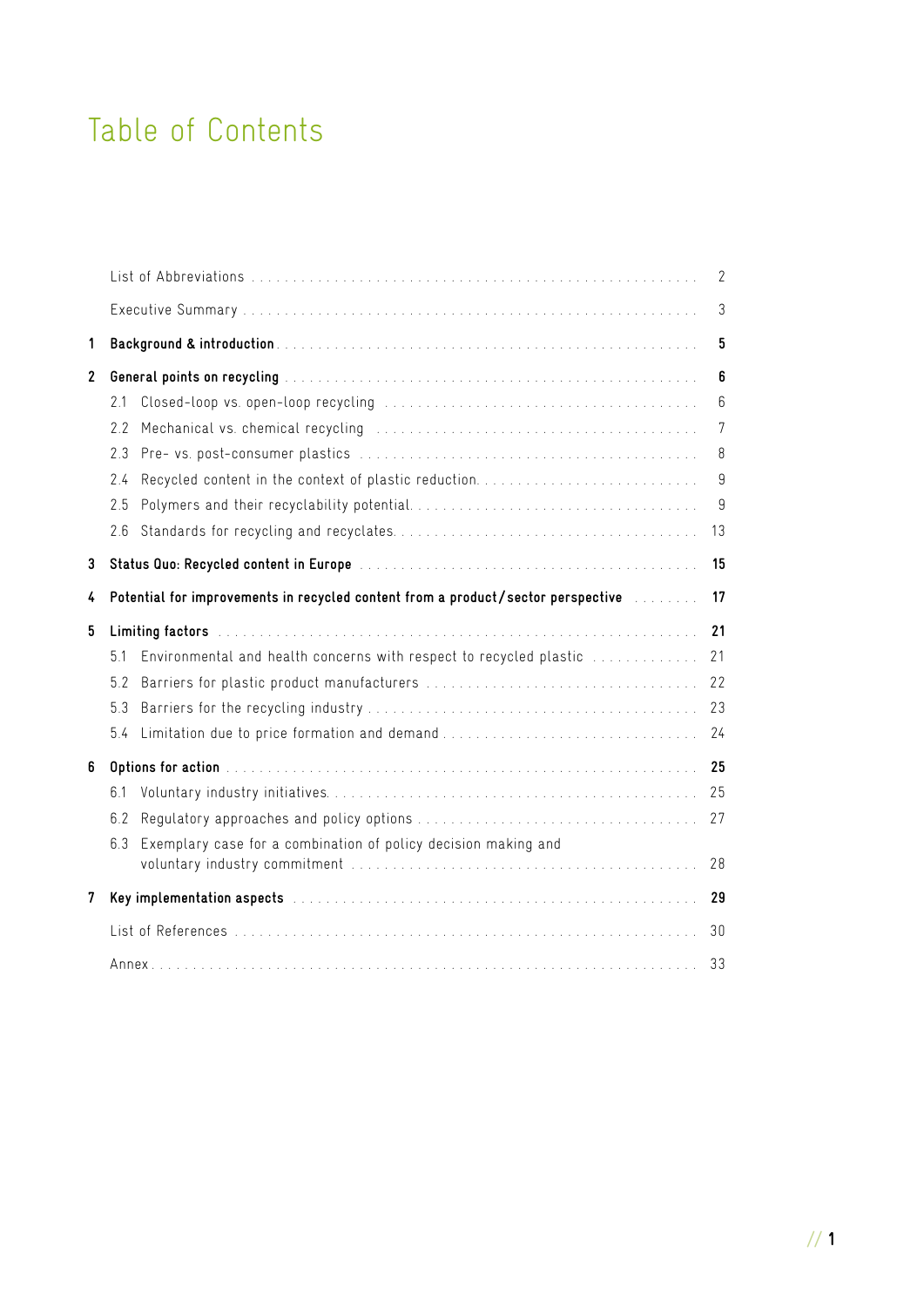## <span id="page-3-0"></span>List of Abbreviations

| $B - 2 - C$    | business-to-consumer                                                       |
|----------------|----------------------------------------------------------------------------|
| <b>BMU</b>     | German Federal Ministry for the Environment                                |
| <b>CAP SEA</b> | Collaborative Actions for Single Use Plastic prevention in South East Asia |
| <b>CEN</b>     | European Standardisation Body                                              |
| EPU            | Economic Planning Unit (Malaysia)                                          |
| GIZ            | Deutsche Gesellschaft für Internationale Zusammenarbeit (GIZ) GmbH         |
| HD             | High density                                                               |
| <b>HDPE</b>    | High density polyethylene                                                  |
| IN             | Indonesia                                                                  |
| LD             | Low density                                                                |
| <b>LDPE</b>    | Low density polyethylene                                                   |
| <b>MOEF</b>    | Ministry of Environment and Forestry (Indonesia)                           |
| МY             | Malaysia                                                                   |
| <b>PCD</b>     | pollution control department (Thailand)                                    |
| PE             | Polyethylene                                                               |
| <b>PP</b>      | polypropylene                                                              |
| PPWD           | Packaging and Packaging Waste Directive                                    |
| rPET           | Recycled polyethylenetherephthalat                                         |
| <b>SUP</b>     | single-use plastic                                                         |
| TΗ             | Thailand                                                                   |

### About the Export Initiative for Green Technologies

The GIZ global project **["Support of the Export Initiative for Green Technologies"](https://www.giz.de/en/worldwide/78869.html)** contributes to solving key environmental problems on behalf of the German Federal Ministry for the Environment (BMU). The **[BMU Export Initiative](https://www.exportinitiative-umweltschutz.de/de/exportinitiative-umwelttechnologien)** aims to export know-how available in Germany and support sustainable development worldwide. It includes topics such as poor waste management, air and water pollution or supporting infrastructures for sustainable urban development. Partner countries are Egypt, Jordan, India, Thailand, Malaysia, Indonesia and Ukraine. Project measures focus on building up technical and institutional know-how as well as laying the groundwork for the introduction and use of environmental and climate protection technologies "Made in Germany".

The project component CAP SEA, which stands for Collaborative Action for Single-Use Plastic Prevention in Southeast Asia, focusses on the prevention of single-use plastic (SUP) and reusable packaging systems in Thailand, Malaysia, and Indonesia. For more information on CAP SEA project activities, please download the factsheet **[here](https://www.giz.de/en/downloads/2021_FS_ExI_1_CAP%20SEA_EN_barrierefrei.pdf)**.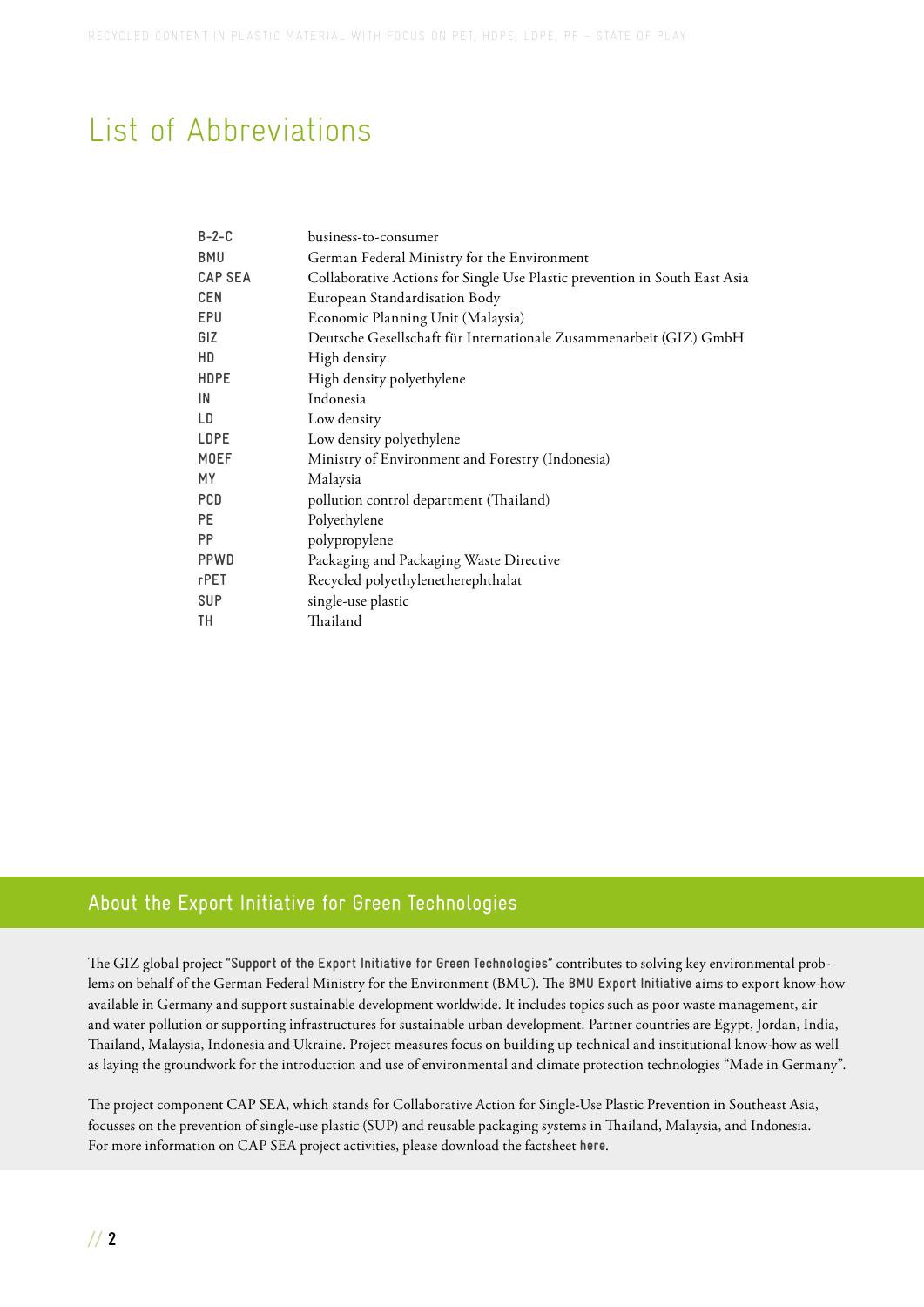## <span id="page-4-0"></span>Executive Summary

- **•** PET is currently the polymer with the highest recycled content shares in packaging. In Europe, 70 % of rPET go to the packaging sector incl. food-grade applications and PET-beverage bottles, which contain, on average, 24 % of rPET. Some sellers of beverages (e.g. Eiszeitquell and Vilsa) even use bottles of a 100 % rPET content.
- **•** In Europe, LDPE has relatively high shares of recycled content in carrier and rubbish bags (90 % and 70 % respectively) and building foils (~55 %).
- **•** From a sector perspective, potentials for high shares of recycled content in products can be identified as follows:
	- *Increase where high potential*  $\rightarrow$  (non-food) packaging sector (PET and LDPE)
	- *Expand an existing system*  $\rightarrow$  agricultural foils (LDPE)
	- *• Catch up where only few material require* $ments \rightarrow$  construction (doors, traffic barriers, …) and furniture (chairs, …) (e.g. HDPE)
- **•** A major barrier for continuously low use of recycled material is a financial one: The price for recycled material is too high compared to virgin material. The price for recycled material is influenced by a combination of costs for alternative waste management options, the virgin polymer price, the demand for recycled material and the cost of supplying secondary raw material, i.e. operational costs for recycling. Subsidies for primary plastics, e.g. through tax exemption for the material use of fossil fuels, may also have an influence in some countries.
- **•** Other challenges of a non-financial nature that recyclers have to face lie in the sorting of composite material. Manufacturers of plastic products have to adhere to product quality standards while at the same time environmental and health safety standards have to be met. In some cases, product quality standards do not allow the use of recycled material, but research is providing more and more insights into the behaviour of contaminants. In addition, further differentiation between different applications for secondary plastics could be helpful as there are applications where some substances do not cause any damage or product quality loss.
- **◯** Under the existing conditions at least in Europe – it is unlikely that the recycled content can be significantly increased without any regulatory approaches or at least any soft law approach (commitment to voluntary targets to avoid stricter regulation), as there is not sufficient economic incentive for the use of secondary plastic. Thus, the two main options are either to make virgin plastic less attractive (taxes, fees …) or to promote the use of recycled material via mandatory targets (or the combination of both).
- **•** Voluntary industry commitments for recycled content targets worldwide are summarised e.g. in the Ellen MacArthur Foundation's so-called "Global Commitment"(Ellen MacArthur Foundation 2019), while another strategy to promote the voluntary use of recycled content is certification, labelling and green public procurement. In the context of labelling, it needs to be noted that the generation of new additional product labels is a critical strategy as large numbers of environmental labels tend to confuse consumers and may throw open the doors to unsubstantiated product claims (greenwashing). Thus, it is recommended using existing type-I ecolabels which are reliable and independent, when it comes to voluntary product-based certification schemes.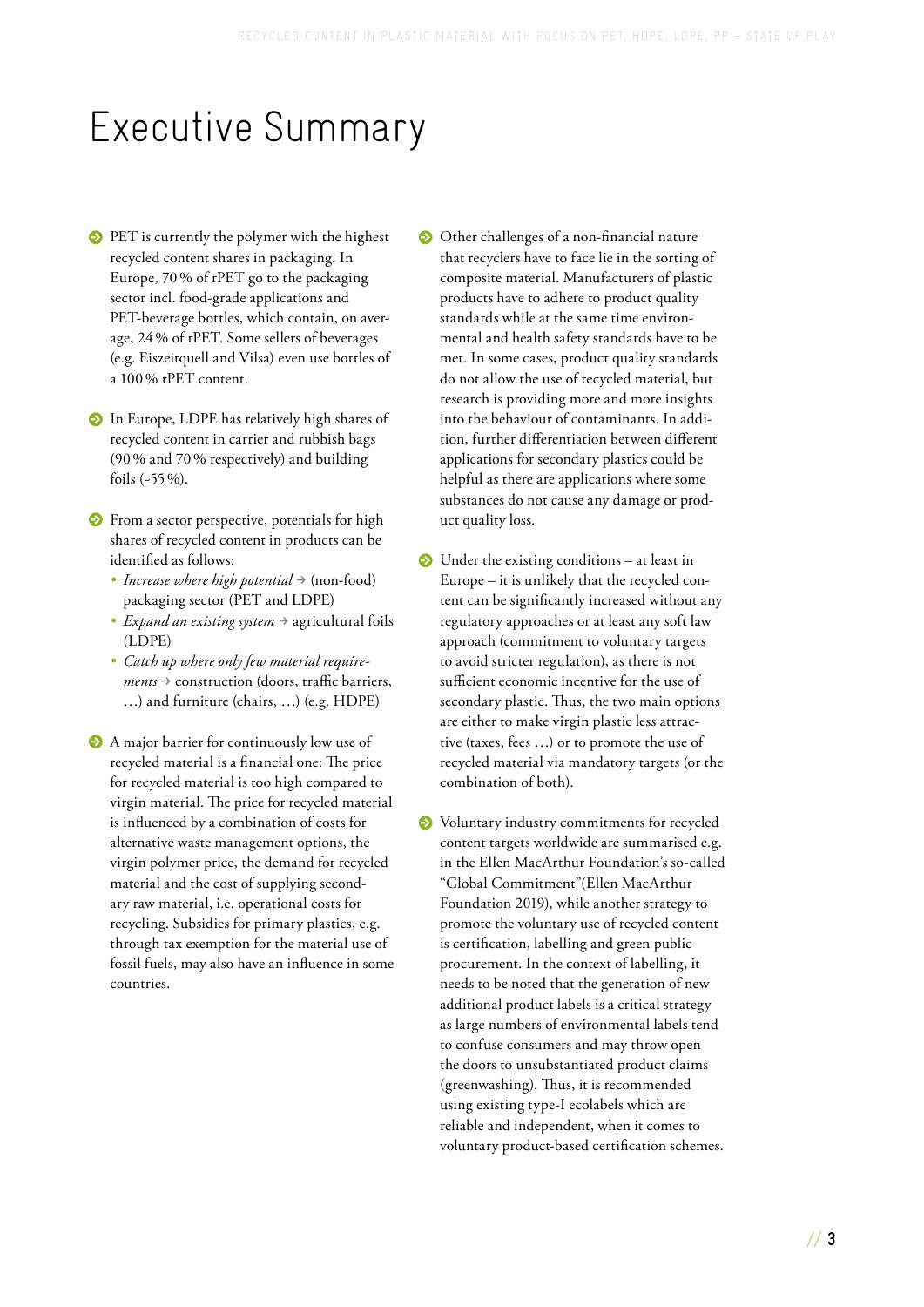- **•** In compiling this paper, some important concrete aspects have emerged that should be considered when implementing recycled content targets. They are listed here as "key implementation aspects" in the last chapter and include these five elements:
	- Focus on the domestic recycling sector, hence, the mistake of using well-sorted imported plastic for recycling should not be made. Inputs for plastic recycling should be domestically sourced.
	- Need of a third-party control system as the recycled content cannot be physically or chemically determined at the level of the final product or packaging to supported market surveillance and enforcement.
	- Introduction of binding targets or minimum requirements because of higher costs of most recycled plastic types (compared to virgin plastics) the recycled content of products won't widely increase without any regulation, though, soft law approaches are possible [\(see chapter 6.3\).](#page-29-0)
	- Differentiation of targets for different polymers and applications because materials are used in different functions with different requirements related to hygiene or sensitivity.
	- Facilitate the achievement for industry by setting sector-specific targets or targets on average figures but not for individual producers.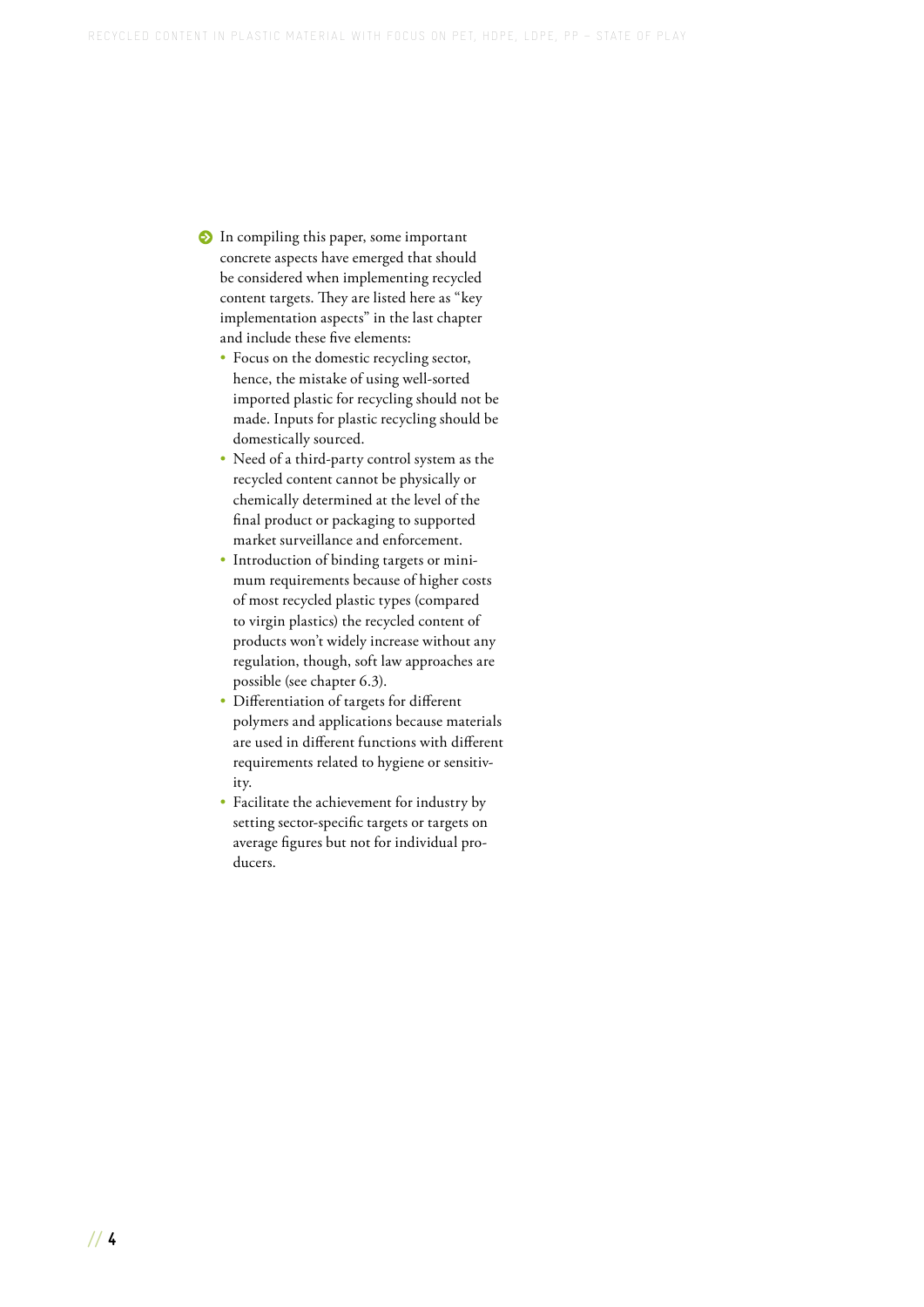# <span id="page-6-0"></span>1 Background & introduction

In an ideal circular economy, no primary resources shall enter production processes, but only recycled material. The transition towards circular economy includes the optimisation of manufacturing processes in terms of decrease of primary resource consumption shares but increase of secondary raw material shares. Introducing voluntary or mandatory targets for recycled content in specific plastic products for local (plastic) manufacturing industries and procurement policies is a first step towards an implementation. Thereby, the market for recycled raw materials and subsequently collection and recycling of plastic waste will be stimulated.

This report presents an overview over

- some general aspects of recycling,
- the technical state of the art with respect to recycled plastic content in products,
- limiting factors, and
- options for action to boost secondary plastic use in the production process.

It summarises key implementation aspects at the end.

Efforts to increase the recycled content in locally manufactured plastic products is a major element of the German government-funded<sup>1</sup> project "Collaborative Actions for Single Use Plastic prevention in South East Asia" or short "CAP SEA". The project is one component of a global export initiative to reduce plastic waste, and focusses on single-use plastic (SUP) prevention and preparation for reuse options. It is conducted in Thailand (TH), Indonesia (IN) and Malaysia (MY) and seated in the Pollution Control Department (PCD, TH), collaborating with Ministry of Environment and Forestry (MOEF, IN) and Economic Planning Unit (EPU, MY). It started in 8/2019 and will run until 2/2023.

One of the outcomes shall be a "systematically strengthened market for the recycling of raw materials" by means of informed decision-making on circular economy plastic policies. This report has been prepared to support the partner institutions in the target countries to take informed decisions on recycled content.

<sup>1</sup> Funded under the German Federal Ministry for the Environment, Natural Conservation and Nuclear Safety within the so called "Export Initiative"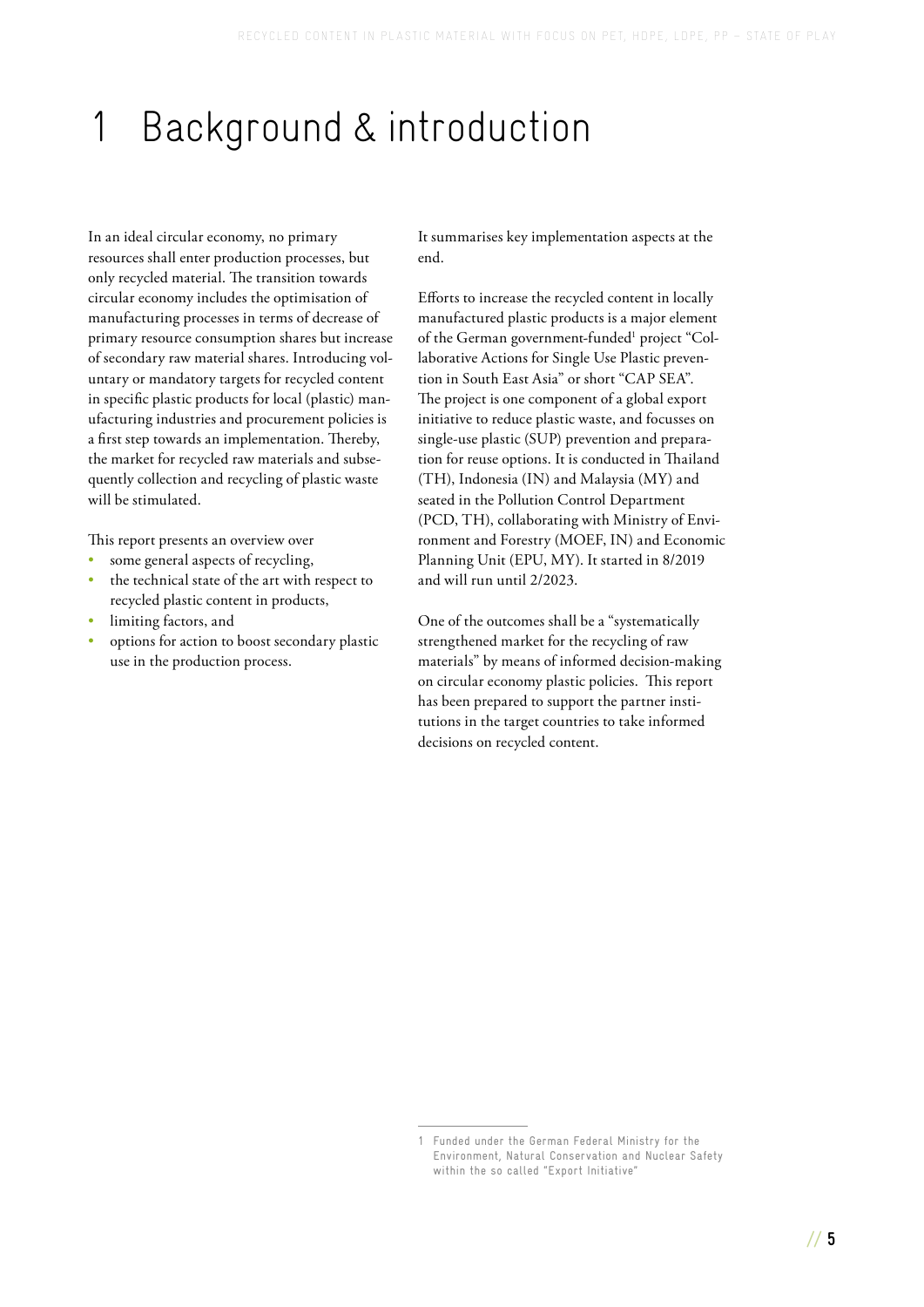## <span id="page-7-0"></span>2 General points on recycling

First of all, the following subchapters serve to frame the topic and build a common ground as "recycling" can be differently understood depending on the perspective:

2.1 Closed-loop vs. open-loop recycling

If every material, every product and its components can be recycled several times without losing material quality, this is called "closed-loop recycling". The circular economy is built upon this principle, i.e. using the material that we used to call "waste" to produce as many times as possible, and that we will generate as little waste as possible. It is understood that this is not yet a reality and if recycling takes place at all, waste material, more frequently, continues to be recycled in an "open-loop recycling". Other terms are downcycling or cascade recycling. These terms refer to the recycling of waste in cases where the recycled material is of lower quality and functionality than the original material. Both is possible: Downcycling triggered by market demands but also due to material composition (e.g. laminates) and / or contamination.

A prominent example for the first reason of downcycling (demand on another market) is the recycling of plastic bottles which are being processed into fleece fabric for jackets. In such fleece fabrics, rPET is easy to use. Hence, considerable amounts of rPET are being used for this application. However, the material cannot be recycled after the end of life of the fleece fabrics. At the same time, bottle-to-bottle recycling of PET allows a closedloop recycling, but the demand for fleece fabrics is also high. Therefore, not all of the collected and recycled PET is used for the bottle-to-bottle approach.

A prominent example for the second reason of downcycling are material composition and contamination, for examples production of paving stones from former plastic as a strategy to reduce plastic pollution in Cameroon<sup>[2](#page-8-0)</sup>, or producing flowerpots or park benches. In this form of openloop recycling, the recycling sector has found a way to deal with multilayer packaging and collection of mixed plastics whose exact material composition is unknown. Contamination of the material either takes place during production for its primary application or during poor end-oflife management (e.g. unsegregated collection) conditions. In general, such contamination limits the types of application for which the recycled material can be used. In the construction sector in general, it is not necessary to pay so much attention to harmful trace substances. Such downcycling takes place where no single-origin waste stream is distinguishable.

However, in both cases, the material cannot be recycled again – or at least not to a high degree which is comparable to virgin material – and will most likely have to "leave the loop", ending up as non-recyclable waste. This means that while open-loop recycling can prolong the lifetime of a material, closed-loop recycling can finally support zero-waste strategies and will lead to less resource depletion in the long run.

<sup>2</sup> Pavement production from Plastic Project from Coeur d'Afrique foundation in Cameroon: [https://af.reuters.](https://af.reuters.com/article/cameroonNews/idAFL5N1KG4GK) [com/article/cameroonNews/idAFL5N1KG4GK](https://af.reuters.com/article/cameroonNews/idAFL5N1KG4GK)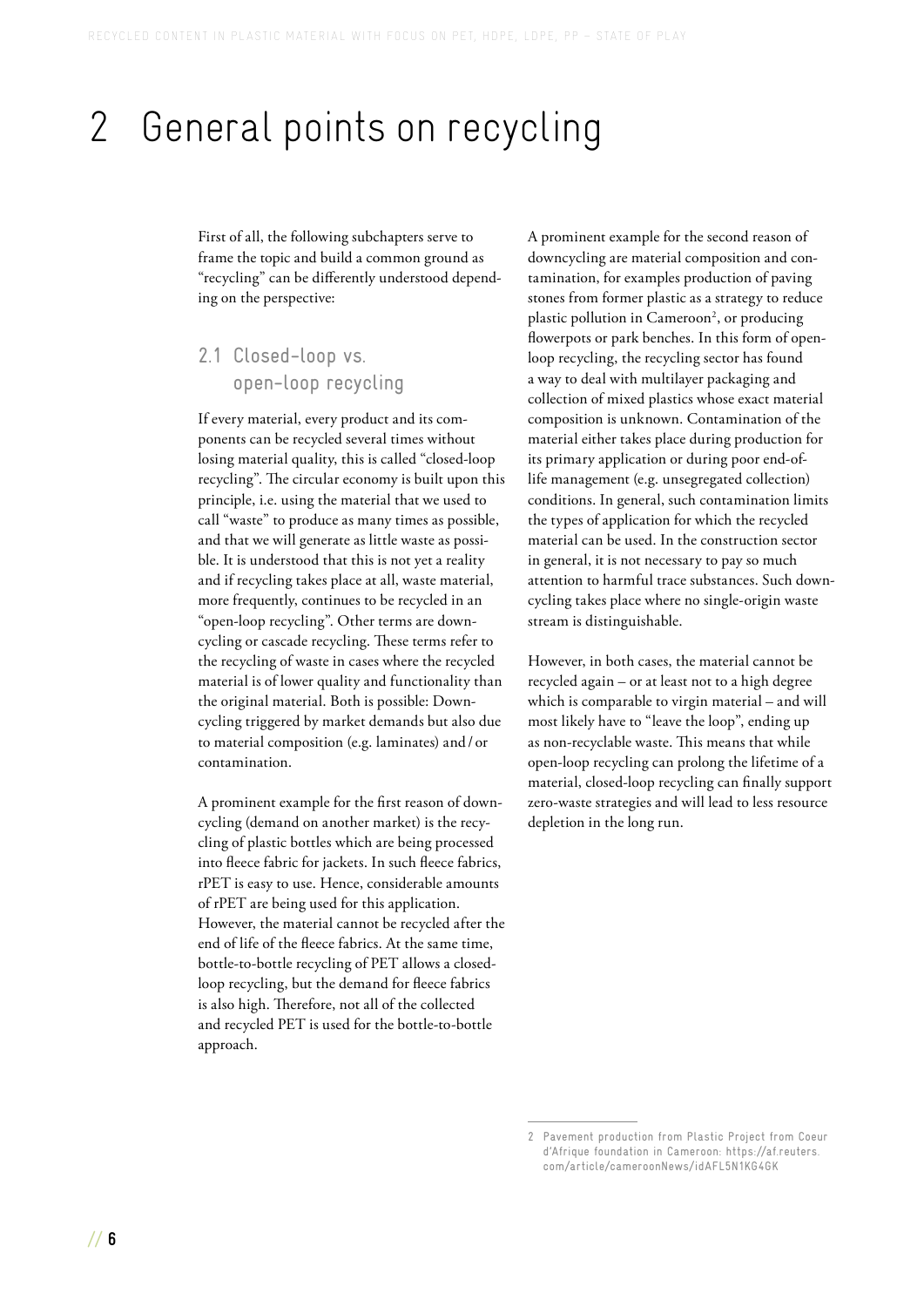### <span id="page-8-0"></span>2.2 Mechanical vs. chemical recycling

Even in closed-loop recycling, the loops can be narrower or wider depending on the production stage where the output of the recycling can be used.

The following figure (Figure 2-1, next page) presents different loops for plastic in a circular economy. Having in mind the distinction between open and closed loops, the loops indicated in the figure only relate to closed-loop pathways but not to the cascade use of recycled material.

Operations that recover plastic via mechanical processes are called "mechanical recycling", which is by far the most common plastic recycling pathway. Another option is chemical recycling which is mostly still in its infancy (not yet established on an industrial scale).

Mechanical recycling processes include grinding, washing, separating, drying, re-granulating and compounding. In mechanical recycling, plastic waste (commonly pre-sorted by material type) is milled and washed, passes a separation process, and is dried. The "product" which is the result of such mechanical recycling operations is the so-called recyclate. The plastic flakes are then either used directly to produce new plastic materials or they are processed into granulates beforehand. A precondition is that the plastic can be re-melted and reprocessed, which is possible for "thermoplastics", one of three types of plastic material types<sup>[3](#page-9-0)</sup> which hold the highest share of the overall amount of plastic produced; the polymers in the scope of this study are such thermoplastics (European Bioplastics 2020).



### **Figure 2-1: Different loops for plastics in a Circular Economy**

Source: (European Commission 2019b)

<sup>3</sup> The two others are thermosetting plastic (for example used for heat-resistant insulation, light switch …) and elastomers (rubber or flexible machine components.).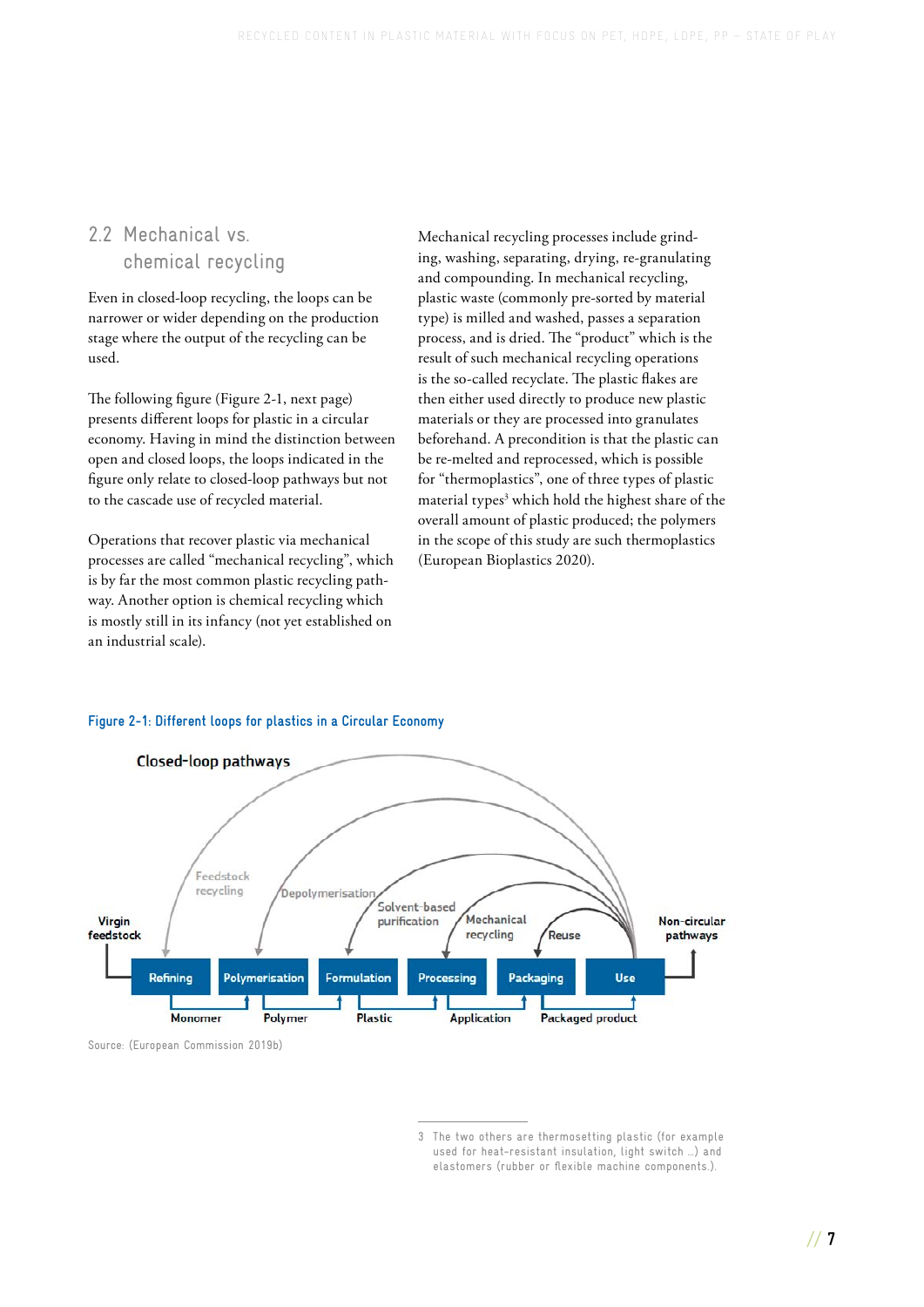<span id="page-9-0"></span>Chemical recycling processes are the followings: Solvent based purification, depolymerization and feedstock recycling, the three wider cycles being presented in the figure above. Feedstock recycling leads to an organic hydrocarbon mix output which can be refined again through cracking and chemical reactions in order to obtain the monomer. A depolymerization aims at recovering the monomers which can be re-polymerized. A solvent-based purification will separate different polymers from a specific plastic type.

The amount of energy consumed accumulates over the different steps from virgin feedstock to the packaging or product. Hence, the further back in the production chain a recycling process (cyclic arrows in the upper part of the figure) should convert the material, the higher the energy consumption for the process. As a general rule of thumb, it is important to note that the narrower a loop, the more favorable in terms of energy consumption for recycling. It needs to be carefully examined whether the energy used for chemical recycling processes is worth in order to close a loop or avoid downcycling; e.g. the production of chemically recycled nylon fibers under the tradename Econyl® present an example for a depolymerization process on industrial scale (see the presentation of this company under [chapter 4\).](#page-18-0) Considering the issues around energy balance, mechanical closed-loop recycling should generally be preferred over chemical recycling approaches.

### 2.3 Pre- vs. post-consumer plastics

Input fractions to the recycling process can be pre-consumer waste (production waste) and post-consumer waste (waste after product use). There are discussions ongoing whether in the context of recycled content targets, only post-consumer material should be accounted for. Efficient use of material in a pre-consumer stage is mostly already well established due to efficiency improvements for economic reasons. Furthermore, the material composition of production waste is usually very well known, which further facilitates recycling. The accounting of such pre-consumer volumes in the context of recycled content would not lead to the intended effects of stimulating recycling markets and reducing plastic waste littering.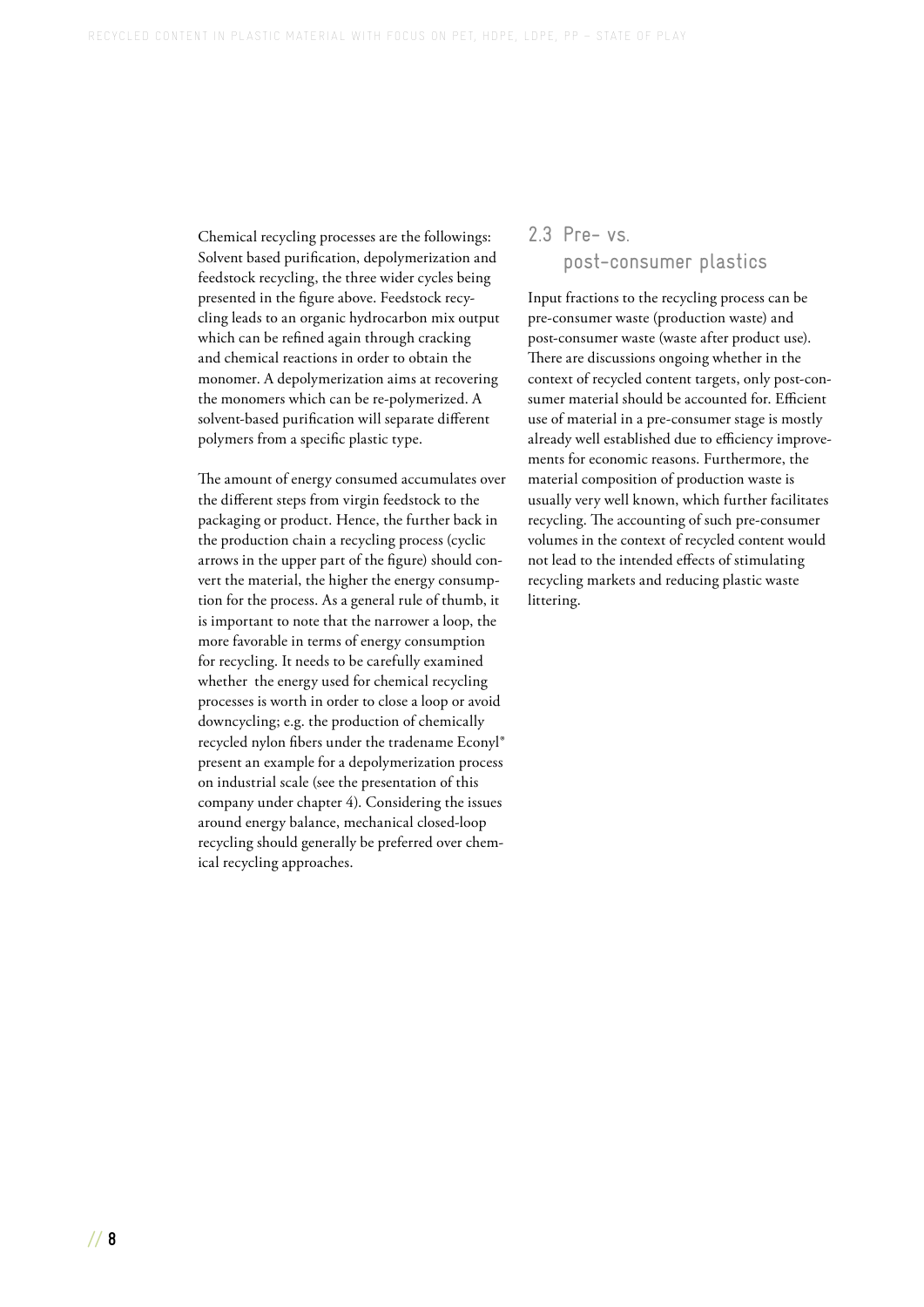## <span id="page-10-0"></span>2.4 Recycled content in the context of plastic reduction

In a recent study, a group of researchers modelled the fate of plastic consumption from now on until 2040. In different scenarios, they developed the reduction potential of several strategies to avoid plastic pollution. The recycling scenario (green in Figure 2-2, next page),<sup>[4](#page-11-0)</sup> assesses the potential of "ambitious scale-up of collection, sorting and recycling infrastructure coupled with design for recycling". The researchers found that these measures could reduce plastic leakage by 38±7 % in 2040 as compared to the business-as-usual scenario which is 65±15 % above the 2016 levels. In the so-called System Change Scenario, plastic leakage reduction potentials are summed up, e.g. a 20 % contribution to total reduction is assumed for the recycling-related activities (Figure 22, next page). The figure sums up "the shares of treatment options for the plastic that enters the system over time" (PEW und Systemiq 2020; Lau et al. 2020).

This means that a strong stimulation of collection and recycling of plastic waste is considered as key strategy to manage the growing global crises around plastic pollution. At the same time, there is a widespread recognition that recycling markets are currently below their potential and that concerted stimulation is needed. Targets for increasing the recycled content in products is seen as a major lever for such stimulation.

## 2.5 Polymers and their recyclability potential

"Polymers" is the term used in material sciences to describe plastic. It is related from the fact that plastic is made up of long chains ("poly" = many) of the so-called monomers that are chemically bound to each other. Several substances can be used as monomers, provided that their chemical structure is equipped with at least two possibilities for chemical reaction with another molecule of the same substance to form the chain. Depending on the "nature" of the side chains or reactive locations in the molecule, it is possible to obtain an … -A-B-A-B-A … structure of two different monomers, which is called co-polymer.

<sup>4</sup> The recycling scenario takes into account maximum foreseeable collection rates by archetype, a breakdown by urban and rural areas (affordability and performance limit), separation at source (convenience limit), food quality requirements (performance limit), technological improvements (technological limit), incentives for recycling / recycled content (performance limit), design for recycling (performance and convenience limit) and the scale-up of chemical conversion technologies.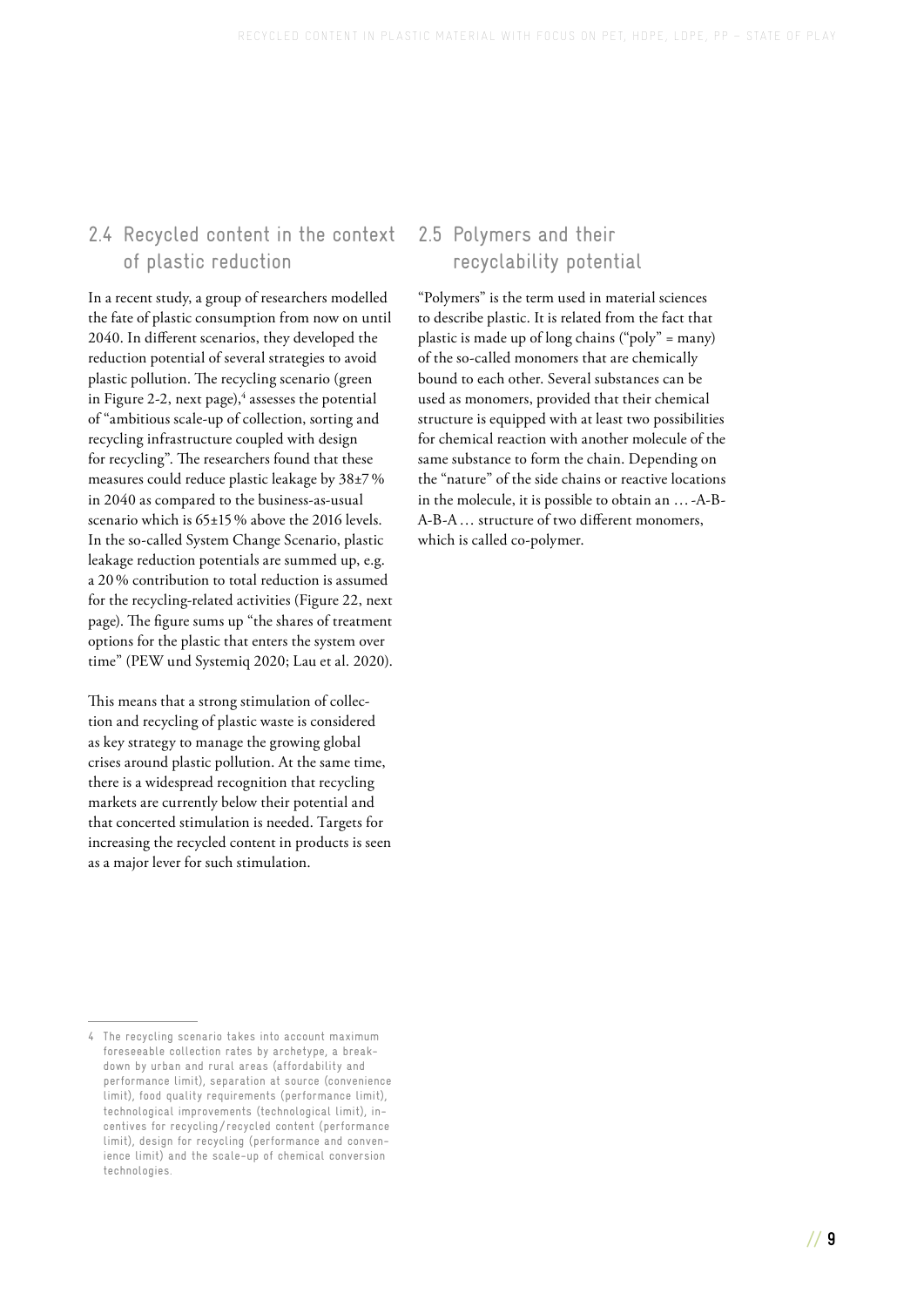

#### <span id="page-11-0"></span>**Figure 2-2: A forecast: Plastic fate and reduction potentials of several measures**

Note: The numbers include macro-plastic and microplastic. Source: (PEW und Systemiq 2020)

#### **Figure 2-3: Shares of different polymer types in Germany, 2017**



Source: (Heinrich-Boell-Stiftung; BUND 2019); originally in German, own translation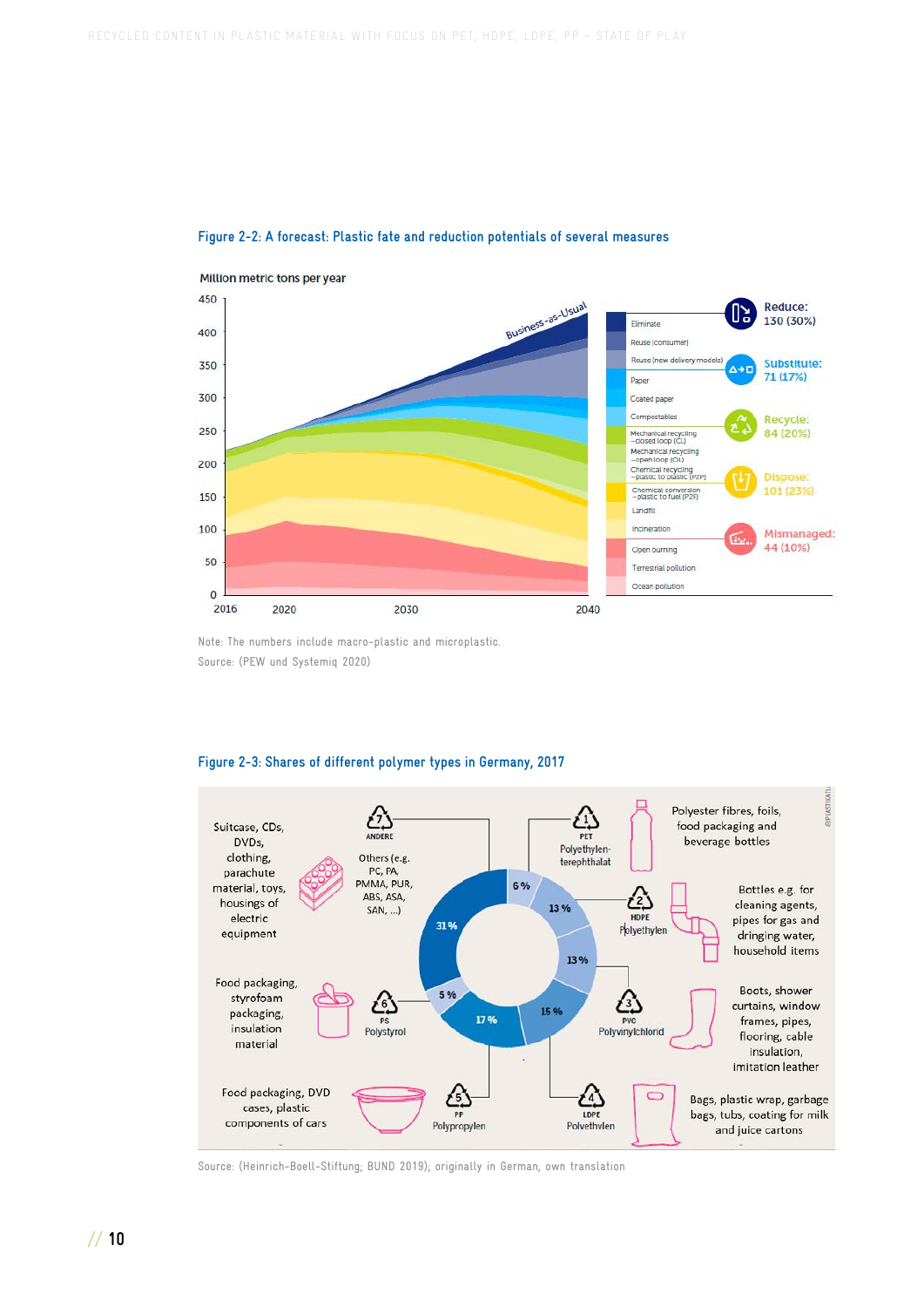This study shall focus on polymers that are highly used in consumer goods and which are simple from a chemical point of view: HDPE and LDPE are both versions of the polymer polyethylene (PE) with HD and LD coding for high and low density. The density characterises the stability and thus the [different application areas \(see the second column](#page-13-0) of Table 2-1, next page). The two other types of polymers are polypropylene (PP) and polyethylene terephthalate (PET). PE and PP are mono-polymers while PET is a co-polymer with the two sub-units of ethylene and terephthalic acid. Other polymers relevant for consumer goods are e.g. PVC, PS and ABS. [Figure 2-3](#page-11-0) shows the abundance of the polymers in the German market.

The four polymers in the scope of this study, HDPE, LDPE, PET and PP account for a good 50 % of the German market which is exemplary for the total European market where shares are in a comparable range (Wang et al. 2019). The forecast of the Malaysian plastic compounding market (Figure 2-4) shows a comparable share for the polymers in scope.



#### **Figure 2-4: Forecast: Malaysia plastic compounding market by product, 2014 - 2025 (Million US\$)**

Abbreviations specific for this graph: Thermoplastic Vulcanizates (TPV); Thermoplastic Polyolefin (TPO); Polybutylene Terephthalate (PBT); Polyamides (PA); Polycarbonates (PC); Acrylonitrile Butadiene Styrene (ABS); other abbreviations are used in the report and can thus be found in the abbreviation list.

Source: <https://www.grandviewresearch.com/industry-analysis/malaysia-plastic-compounding-market>(27.08.2020)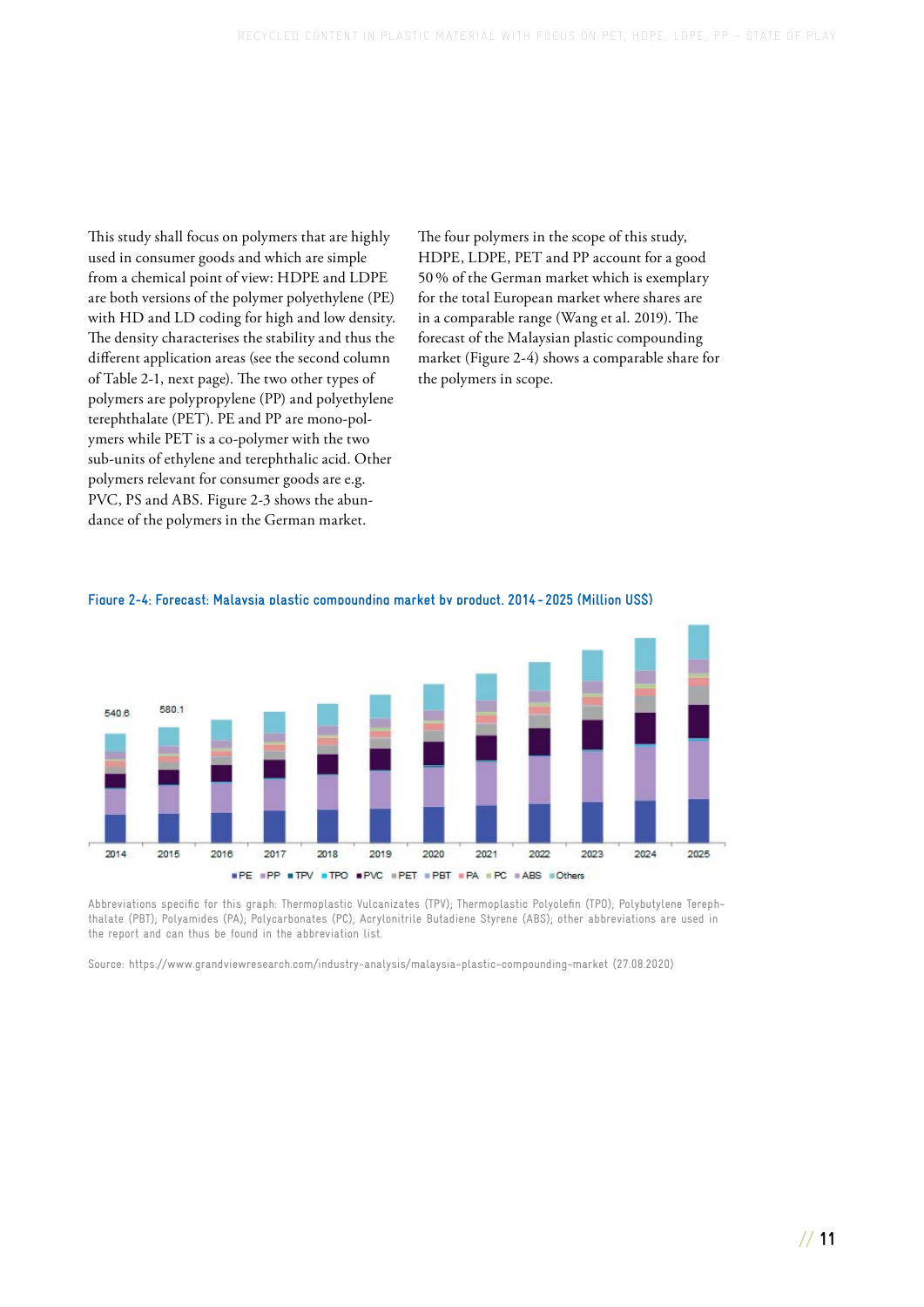<span id="page-13-0"></span>As can be seen from Table 21: Whether a polymer is easily recyclable or not is not a question of mono- or co-polymer. The sorting of plastics is mainly done manually, which leads to acceptable results in terms of single-origin polymer streams

for HDPE, LDPE, PP and PET. Mechanical recycling is a well-established technology for the material recovery of plastic materials such as polypropylene (PP), polyethylene (PE) or polyethylene terephthalate (PET).

| Polymer            | Input for recycling                                                                                                                                                                                                                                                                                                              | Recycling possible?                                                                             | Where can recycled material<br>be used?                                                                                                         |
|--------------------|----------------------------------------------------------------------------------------------------------------------------------------------------------------------------------------------------------------------------------------------------------------------------------------------------------------------------------|-------------------------------------------------------------------------------------------------|-------------------------------------------------------------------------------------------------------------------------------------------------|
| HDPE <sup>5</sup>  | • Canisters/barrels<br>• Waste cuttings<br>• Natural foil,<br>. Household bottles & cases<br>• Trash bins                                                                                                                                                                                                                        | 100% recyclable<br>if single-origin HDPE is used                                                | • Packaging                                                                                                                                     |
| <b>IDPF</b>        | • Transport packaging<br>• Shrink hoods<br>• Brickyard plastic films<br>• Tyre films<br>• Pellet bags<br>• Agricultural film (e.g., silage<br>cover films, stretch films)<br>• Strips and hoses for irrigation<br>• Protective foil for varnishing,<br>canvas covers<br>• Waste cuttings<br>• Granulate bags<br>• Coiled nodules | 100% recyclable<br>if single-origin LDPE is used                                                | • Garbage and carrier bags<br>• agricultural foils.                                                                                             |
| <b>PP</b>          | • Big bags<br>• Woven and unwovan fabric<br>• PP/PET strapping bands<br>. Multiwall sheets<br>• PP/PS Plant trays & flower pots<br>• PP buckets<br>• Cases & hard plastics<br>• Packing belts<br>• PP/PS Cups & Packaging                                                                                                        | Recyclable; recycled PP has only<br>been available in significant<br>quantities for a few years | • Automotive industry<br>• Flower pots<br>• Parc benches                                                                                        |
| PET <sup>6</sup> 6 | • PFT bottles<br>• Blisters<br>$\cdot$ Foil<br>• Flakes<br>• Packing belts                                                                                                                                                                                                                                                       | 100% recyclable<br>if single-origin PET is used                                                 | • Packaging, incl. food packaging,<br>or bottles for cleaning agents<br>and cosmetics<br>• New PET bottles<br>$\cdot$ Foils<br>• Textile fibres |

### **Table 2-1: Types of polymers, input material for recycling, recyclability and grade of recycled material**

Sources: <http://www.pieringer.info/en/plastic.html>(14.08.2020);

<https://www.s-d-kunststoffrecycling.de/en/products/ldpe-industrial-films>(14.08.2020)

<sup>5</sup> <https://www.agvu.de/de/141-141/>(13.08.2020)

<sup>6</sup> <https://www.agvu.de/de/polyethylenterephthalat-pet-144/> (13.08.2020)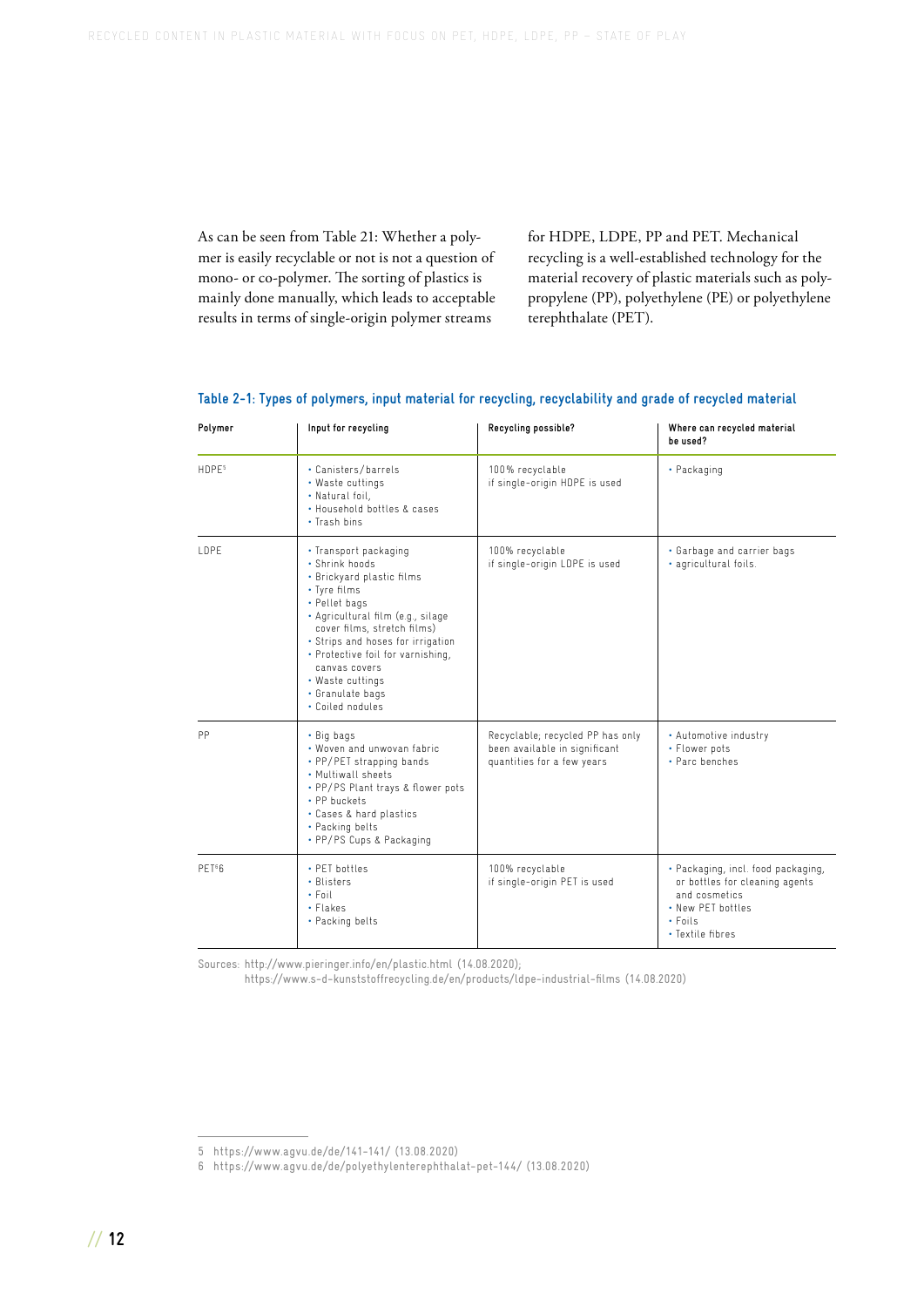## <span id="page-14-0"></span>2.6 Standards for recycling and recyclates

In Europe, the standardisation of recycled plastics has been driven to a large extent by the Packaging and Packaging Waste Directive (PPWD). Its Annex II[7](#page-15-0) contains "essential requirements" for packaging for which European Member States have to ensure compliance. Annex II of the PPWD can be found in the Annex to this report. These requirements have been "translated" into norms by the European standardisation body (CEN[\)8](#page-15-0) , defining e.g. minimum quality criteria for recycled plastic and criteria for recycling.<sup>9</sup>

The aim is to ensure the proper functioning of the internal market for recycling and to ensure compliance with environmental requirements for the recycling process, while ensuring a level playing field for recyclers, so that no material of lower quality produced with less ambitious environmental standards can be sold at lower prices (Kojima 2010).

To give another impression of standardisation systems, the following table provides exemplary Japanese industrial standards which have been elaborated on a detailed product level and which are available for various applications.

| <b>JIS Code</b>  | Type of JIS                                                                            |  |
|------------------|----------------------------------------------------------------------------------------|--|
| <b>JIS A5731</b> | Recycled plastics inspection chambers and covers for rainwater                         |  |
| <b>JIS A5741</b> | Products of wood-plastic recycled composite                                            |  |
| <b>JIS A5742</b> | Products of wood-plastic recycled composite - assembled decks                          |  |
| <b>JIS K6930</b> | Reclaimed granulate moulding materials of agricultural polyvinyl chloride film         |  |
| <b>JIS K6931</b> | Reclaimed plastics bars, rods, plates, and piles                                       |  |
| <b>JIS K6932</b> | Recycled plastics stakes                                                               |  |
| <b>JIS A9401</b> | Recycled plastics medial strip block                                                   |  |
| <b>JIS A9402</b> | Recycled plastics buffer for parking                                                   |  |
| <b>JIS K9797</b> | Un-plasticised poly(vinyl chloride)(PVC-U) three-layer pipes with recycled solid core  |  |
| JIS K9798        | Un-plasticised poly(vinyl chloride)(PVC-U) three-layer pipes with recycled foamed core |  |

### **Table 2-2: Exemplary Japanese Industrial Standards for Recycled Plastic Products**

JIS = Japanese Industrial Standard.c Source: (Kojima 2019)

<sup>7</sup> Named "Essential requirements on the composition and the reusable and recoverable, including recyclable, nature of packaging"

<sup>8</sup> EN 134 xx are packaging norms; EN 1534x are plastic material norms

<sup>9</sup> [https://docs.european-bioplastics.org/publications/](https://docs.european-bioplastics.org/publications/bp/EUBP_BP_Mechanical_recycling.pdf) [bp/EUBP\\_BP\\_Mechanical\\_recycling.pdf](https://docs.european-bioplastics.org/publications/bp/EUBP_BP_Mechanical_recycling.pdf) (2020)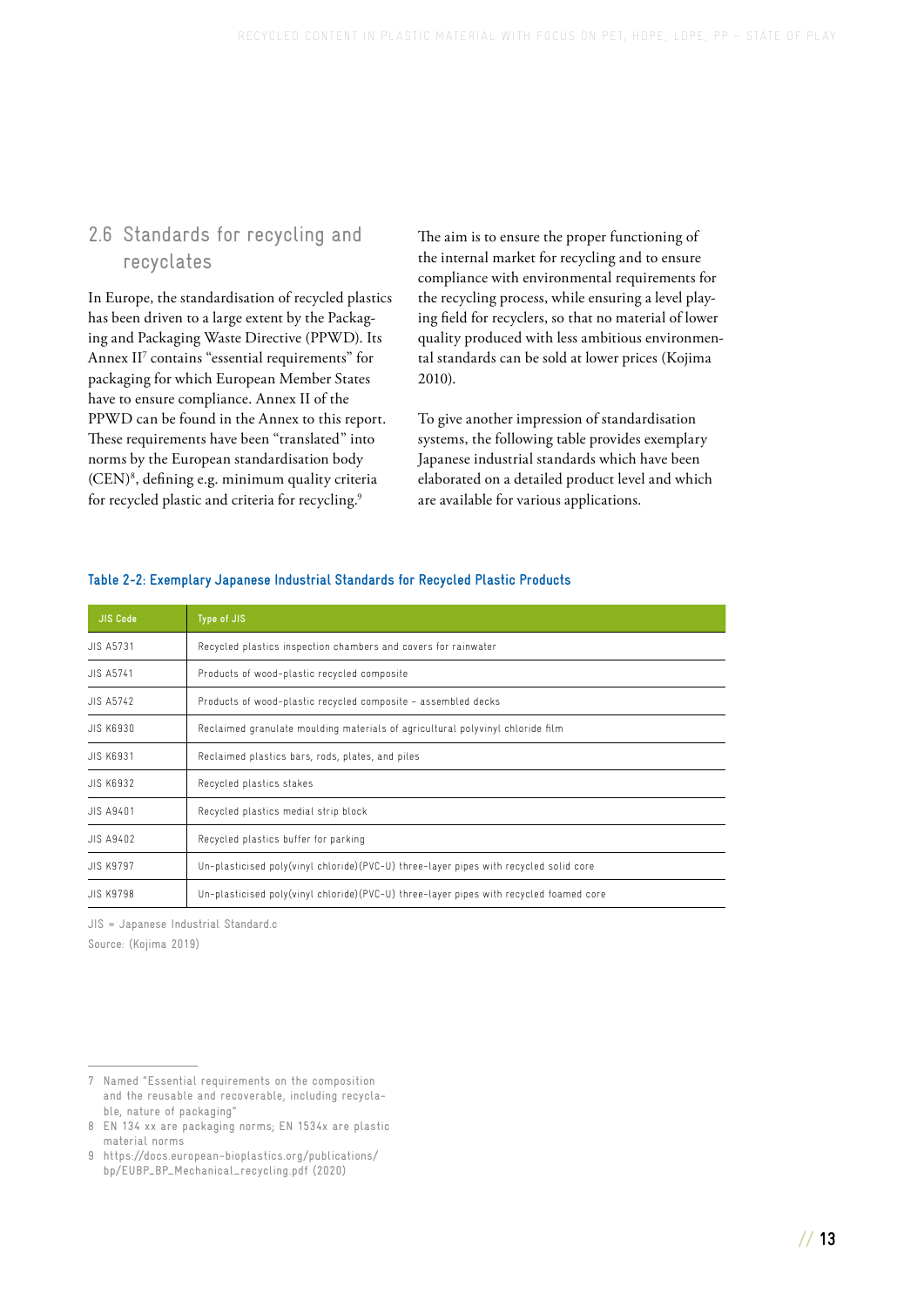<span id="page-15-0"></span>As an example for national standardisation in South East Asian countries, a case study of Malaysia on establishing industry standards for recycled waste was found. The author Ahmad Fariz Mohamed concludes that the "demand for a greater market of recyclable material […] requires standards to ensure good quality. […] To ensure that the country's waste recycling industry can penetrate the international market, there is a need to synchronize Malaysian standards with other countries' standards for easy use or for compliance of recyclable materials and intermediate products to be exported or imported. […] However, the concern for the protection of sovereignty especially for the local industry against the need for regional and global compliance or safety must also be seriously addressed" (in Kojima 2010). Malaysia has already implemented the MS ISO 15270:2008 for "Plastics – Guidelines for the recovery and recycling of plastic waste".

In the recycling field, several types of standards are relevant depending on what exactly is the subject of standardisation and for whom it is important. From an environmental perspective, minimum standards for recycling plants serve to minimise pollution. Those who want or need to use recycled material want to be sure that they will receive material of a certain quality on the market. Recyclers are interested in generating the maximum output in their plant, so they want the material to be easy to recycle and not too expensive to sort. The three types of standards in the context of recycling are compared to each other in the following figure. Examples for quality stand[ards for recycled material are given in chapter 6.1,](#page-26-0)  page 25.



#### **Figure 2-5: Different types of standards in the context of recycling and their goals**

(\*) Note that such standards cannot ensure that a product will in fact be recycled at its end of life as this also depends on the type of waste collection and the general economic framework conditions for recycling

Source: Own compilation.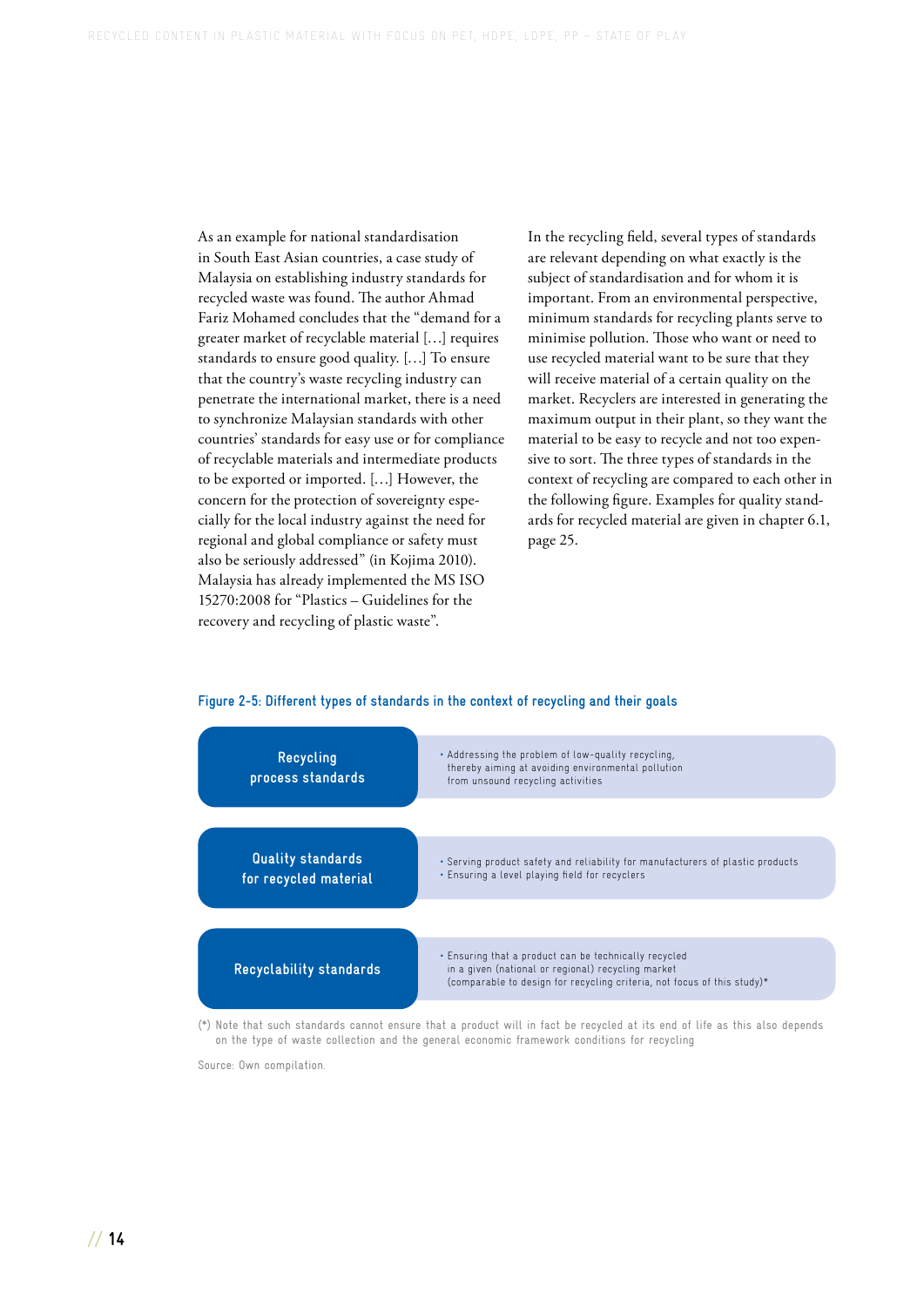# <span id="page-16-0"></span>3 Status Quo: Recycled content in Europe

### **Typical shares of recycled content**

The top 3 industry sectors using recycled material in their polymer applications in Germany are the agricultural sector (~35 % recycled content) followed by construction (~22 %) and the packaging sector (~9 %), [see Table 4-1 \(next page\).](#page-18-0) In agriculture, plastic is used especially in the form of films, e.g. silage cover films, foil tunnels or coverage of the ground. Other applications are greenhouses, pipes in plastic irrigation systems and boxes for vegetable collection (Plastics Europe 2020). According to the Plastic Recyclers Europe Association, (Figure 3-1, next page), the recycled content in LDPE agricultural films is around 20 %, either the European average is lower than the share in Germany, or the German figures include agricultural applications other than foils, e.g. HDPE in boxes or water tanks.

There is a difference in the sectors in terms of who is involved in the product cycles. While agriculture and construction mainly are business-to-business collaborations including high tonnages of the same type of plastic material, the packaging sector, furniture, electronics and household segments are involving individuals and private households (business-to-consumer, B2C), and a broader variety of polymers. However, the material recycled and used as secondary raw material in B2C segments is most probably not originating from packaging waste and plastic waste from municipal solid waste collection, but rather from sources with larger volumes and comparably uniform material composition (e.g. carrier bags from waste of agricultural foils).

### **Table 3-1: Shares of recycled content in polymers by relevant industries in Germany (2017 data)**

| Segment                 | Share of recycled content<br>in polymers per sector [%] |  |
|-------------------------|---------------------------------------------------------|--|
| Agriculture             | 34,9                                                    |  |
| Construction            | 21,5                                                    |  |
| Packaging               | 9,1                                                     |  |
| Automotive sector       | 4,8                                                     |  |
| Furniture               | 4,0                                                     |  |
| Electronics             | 3,2                                                     |  |
| Household, sports, toys | 2,0                                                     |  |
| Medicine                | 0,1                                                     |  |
| Other                   | 12,6                                                    |  |

Source: (Conversio Market & Strategy GmbH 2017)

### **Figure 3-1: Recycled Content in LDPE applications in the EU (2018 data)**



Note: "Refuse" is meant in the sense of rubbish.

Source: (Plastics Recyclers Europe 2020)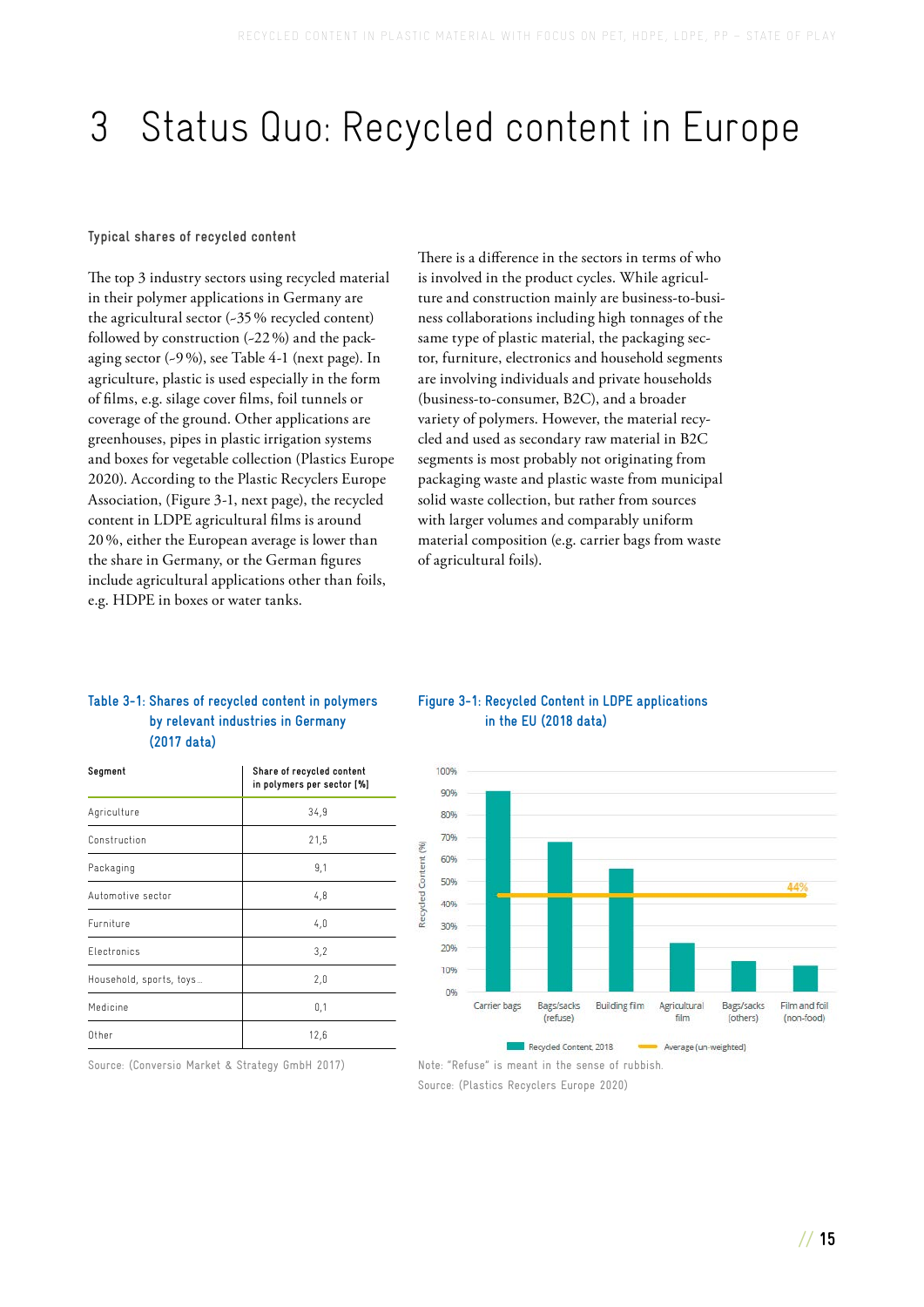### <span id="page-17-0"></span>**PET material flow**

Figure 3-2 summarises the overall PET mass balance of 2018 for Europe. In the production of PET, -20 % of the input is recycled PET (rPET), around 80 % of the PET is put on the market as packaging material. Around 40 % of the tonnage put on the market is collected separately, and nearly every PET item collected is sorted into the single-origin PET flow. PET is unique as a single-origin material flow by using post-private-consumer material.

As can be seen from Table 3-2, shares of around 30 % of the total tonnage of recycled PET are used in sheets and blow moulding each. Together with another 10 % of rPET in strapping material, a total of ~70 % of rPET is used in the packaging sector, including food-grade material for packaging and bottles. Around 25 % of rPET is used in polyester fibres which gives an indication of the magnitude of downcycling PET bottles to fleece fibres [\(see chapter 2.1\).](#page-7-0)



Source: (Plastics Recyclers Europe; EFBW; petcore Europe 2020)

### **Table 3-2: Distribution of application of recycled PET in several end markets (EU 28+2) in 2018**

| Sheet                | Food-contact material<br>Non-food contact material | 14%<br>16% |
|----------------------|----------------------------------------------------|------------|
| <b>Blow-moulding</b> | Food-contact bottles<br>Other                      | 18%<br>10% |
| Fibre                |                                                    | 74%        |
| Strapping            |                                                    | 10%        |
| Other                |                                                    | 8%         |
|                      |                                                    |            |

Source: (Plastics Recyclers Europe; EFBW; petcore Europe 2020)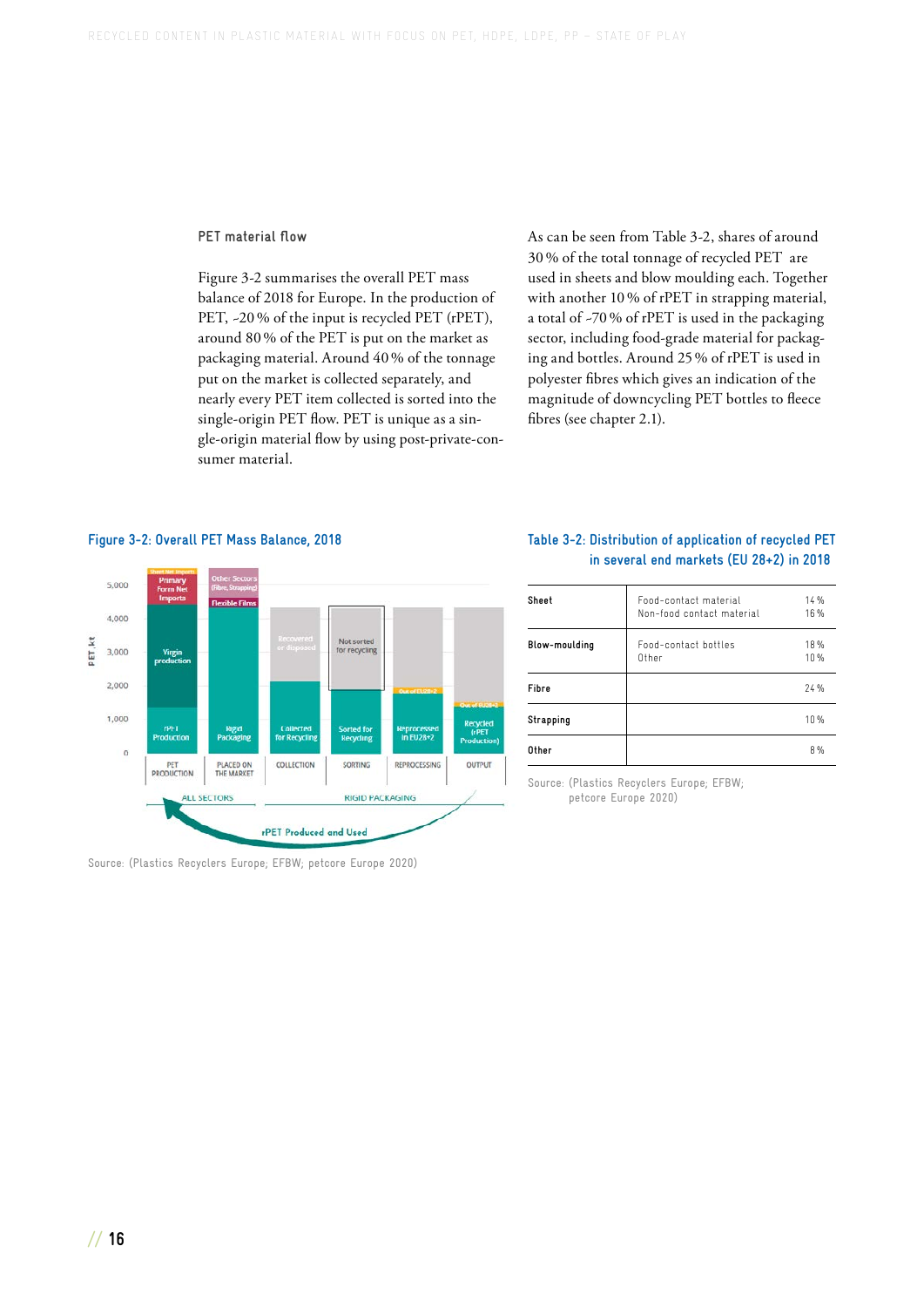# <span id="page-18-0"></span>4 Potential for improvements in recycled content from a product / sector perspective

Environmental impacts of postconsumer recycled plastic are studied in life-cycle assessment studies such as Bataineh (2015), which come to the conclusion that PET and HDPE recycling yields some important environmental benefits over single-use virgin PET and HDPE, e.g. a saving of non-renewable energy of 40–85 % and a saving of greenhouse gas emissions of 25–75 % can be achieved. Thus, the use of recycled plastics not only saves resources and avoids waste generation but has further positive effects on climate change mitigation.

Generally speaking, society seems open for a recycled content in plastic products, e.g. in 2018, in the UK 93 % of consumers were of the opinion that plastic bottles should contain a recycled con-

tent, and 55 % of people were of the opinion that the bulk of a bottle's raw material should be made from recycled plastics (Packaging Europe 2018).

On the German market, already today, a wide range of different segments uses recycled plastic material (see Table 4-1). With ~30 %, ~25 % and ~11 % respectively, the sectors packaging, construction and the automotive sector account for the largest share of the total amount of plastics used or processed. The consumption of polymer material in agriculture is "only" 4 %, however, the recycled content is highest in these plastics (~35 %) followed by the construction sector where polymers typically have a recycled content of ~21 %. Please note that the figures relate to German material consumption and recycled content shares.

| Segment            | Share of segment<br>in total polymer processing [%] | Share of recycled content<br>in polymers per sector [%] |
|--------------------|-----------------------------------------------------|---------------------------------------------------------|
| Packaging          | 30,5                                                | 9,1                                                     |
| Construction       | 24,5                                                | 21,5                                                    |
| Automotive sector  | 11,2                                                | 4,8                                                     |
| Electronics        | 6,3                                                 | 3,2                                                     |
| Household, sports, | 3,4                                                 | 2,0                                                     |
| Furniture          | 3,2                                                 | 4,0                                                     |
| Agriculture        | 4,0                                                 | 34,9                                                    |
| Medicine           | 1,8                                                 | 0,1                                                     |
| Other              | 15,1                                                | 12,6                                                    |

**Table 41 Volume of processed plastic materials (virgin and recycled) by relevant industries Germany, 2017**

Note: Numbers have been already shown in [chapter 2.](#page-7-0)

Source: (Conversio Market & Strategy GmbH 2017)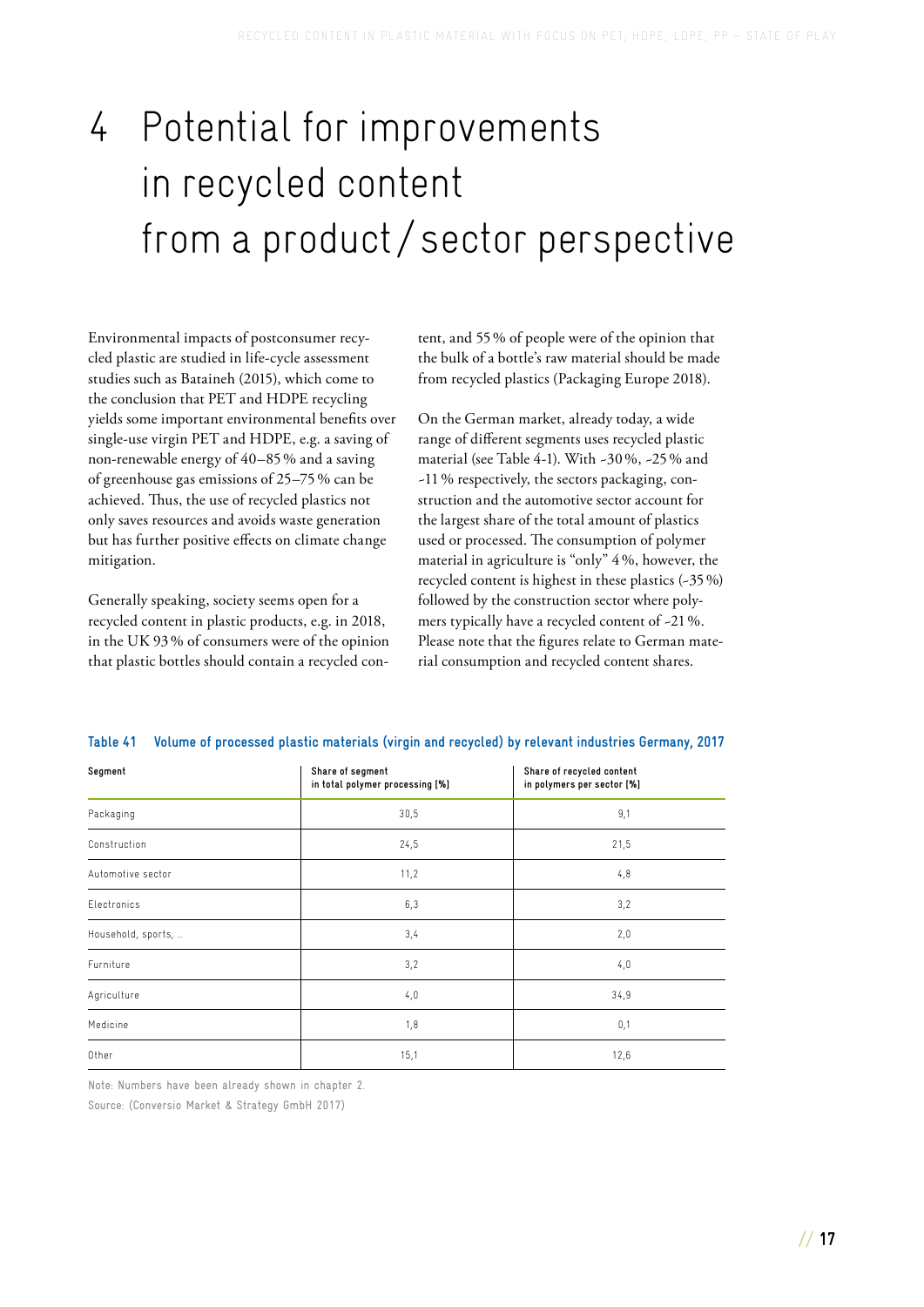Looking at the following figures of the Malaysian plastic consumption in the different sectors, it is clear that shares of segments in the total polymer processing are comparable to German shares in the sense that automotive, construction, packaging and electronics account for 70–75 % of the total polymer consumption. Malaysia may act as an example for the ASEAN region here.

#### **Figure 4-1: Malaysia plastic compounding market share per end use, 2015 [%]**



Source: [https://www.grandviewresearch.com/industry-analysis/](https://www.grandviewresearch.com/industry-analysis/malaysia-plastic-compounding-market) [malaysia-plastic-compounding-market](https://www.grandviewresearch.com/industry-analysis/malaysia-plastic-compounding-market)

The following list compiles the products with significant room for improvement in terms of higher shares of recycled content:

- **•** Products with high potential include construction items such as road barriers, pipes or consumer goods, e.g. furniture, water tanks, or clothing.
- **•** In some applications such as plastic foils and bags based on mono-polymer<sup>10</sup> foils, recycled content is already state of the art, but could be raised to 100%.
- **Even though PET rank among the biggest** markets for recycled PET, there is room for improvement as virgin polymer is the double amount of recycled polymer in PET production [\(see Figure 32\).](#page-17-0)

<sup>10</sup> The recycling of plastic film consisting of several layers of different polymers (LDPE, HDPE and PP) is one of the most difficult types of recycling because the individual layers, which make up 95 % of the total film, are difficult to separate using standard methods. Although cleaning and separation of the polyolefins (LDPE, HDPE and PP) from the rest is easy using flotation or hydrocycloning methods, separation of LDPE, HDPE and PP from each other is difficult, since their respective densities are very similar, and their variable shape do not allow the use of automated, sensor-based methods (such as use of near-infrared detection). [https://cordis.europa.eu/article/id/88019](https://cordis.europa.eu/article/id/88019-high-quality-plastic-recyclation-products-for-reuse) [high-quality-plastic-recyclation-products-for-reuse](https://cordis.europa.eu/article/id/88019-high-quality-plastic-recyclation-products-for-reuse)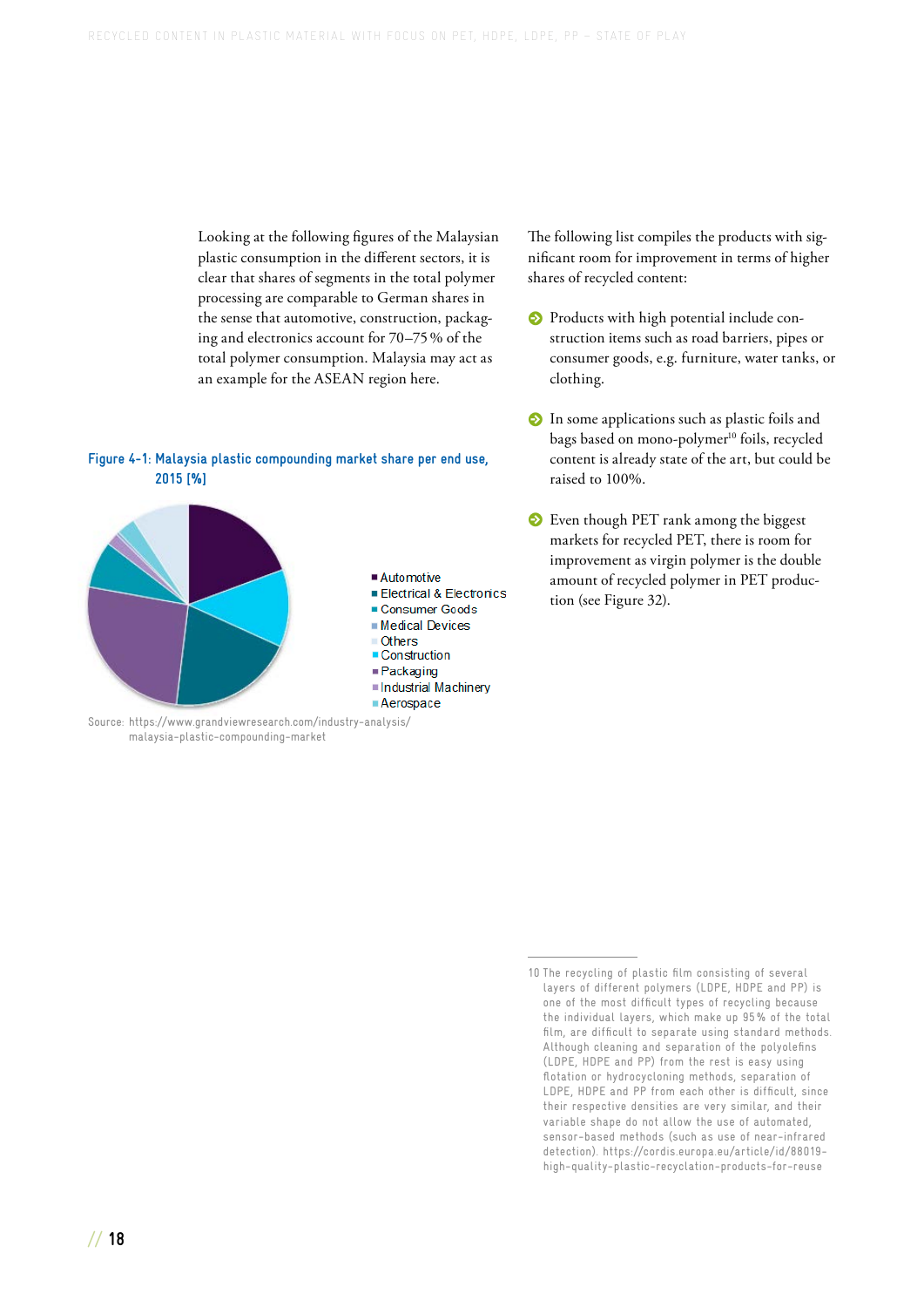**Product examples with recycled content**

- **ˤ** Indorama, a Thai based multinational petrochemical company with strong activities in **PET** and fiber production, currently produces 6 million t of PET per year. The company aims at increasing its use of post-consumer PET from currently 100,000 t/a to 750,000 t/a by 2025 (EllenMcArthur Foundation 2019).
- **S** In Germany, PET beverage bottles already reached a recycled content of max. 28 % in 2018, while in 2019, the European Union established a mandatory minimum target of 25 % for beverage bottles and 30 % for all PET bottles. PET bottles with higher shares of rPET are available, however, due to the higher rPET shares, the bottles cannot be transparent anymore (Brigitte Osterath 2018). This means the material for the bottles is no longer transparent but (unintentionally coloured because the material properties of PET with a high recycled content change the opacity properties of the raw material for the bottles. The pioneers, e.g. sellers of beverages called "Eiszeitquell" (Eiszeitquell 2020) and "Vilsa" (Vilsa 2020) use 100 % recycled material for their bottles which are blue.
- **•** The sports article producer Puma announced to launch a **sportswear** collection made from 100 % recycled material (mainly PET) in 2020. A prototype of a shoe has already been developed and produced in a limited edition. It is noteworthy that the company does not provide any information on the recycled content with respect to their other articles.
- **Some few producers such as the Werner &** Mertz Group already changed the lion's share of their product segment to 100 % post-consumer recycled content for their **single-use plastic packaging**, targeting 100 % for their whole product range by 2025 (EllenMcArthur Foundation 2019).
- **EXECUTE:** Under the trade name "Econyl", the Italian company Aquafil sells **nylon yarn** produced from recovered nylon from fishernets and other nylon waste from landfills, e.g. carpets. Aquafil supplies recycled Nylon 6 to more than 1000 companies. The yarn is already used in fashion, e.g. by Prada (Prada Group 2020), outdoor equipment, e.g by Vaude (Vaude 2020), and interior design, e.g. flooring material by Vorwerk (Econyl 2020). The recycling process at Aquafil is based on dissolving the material (which also serves as a sorting method), depolymerization and regeneration of Nylon 6. Aquafil thus is the only company which applies this chemical recycling path (according to own statements). In an interview with Oeko-Institut, Aquafil emphasizes that there is a difference between fishing nets and fishfarming nets: Nets for fishfarms are in the water for a long time and therefore have to be treated with biotoxic substances to prevent alga from sticking to the nets, etc. These nets are considered hazardous waste and cannot be recycled by Aquafil. Fishing nets are not treated with such substances.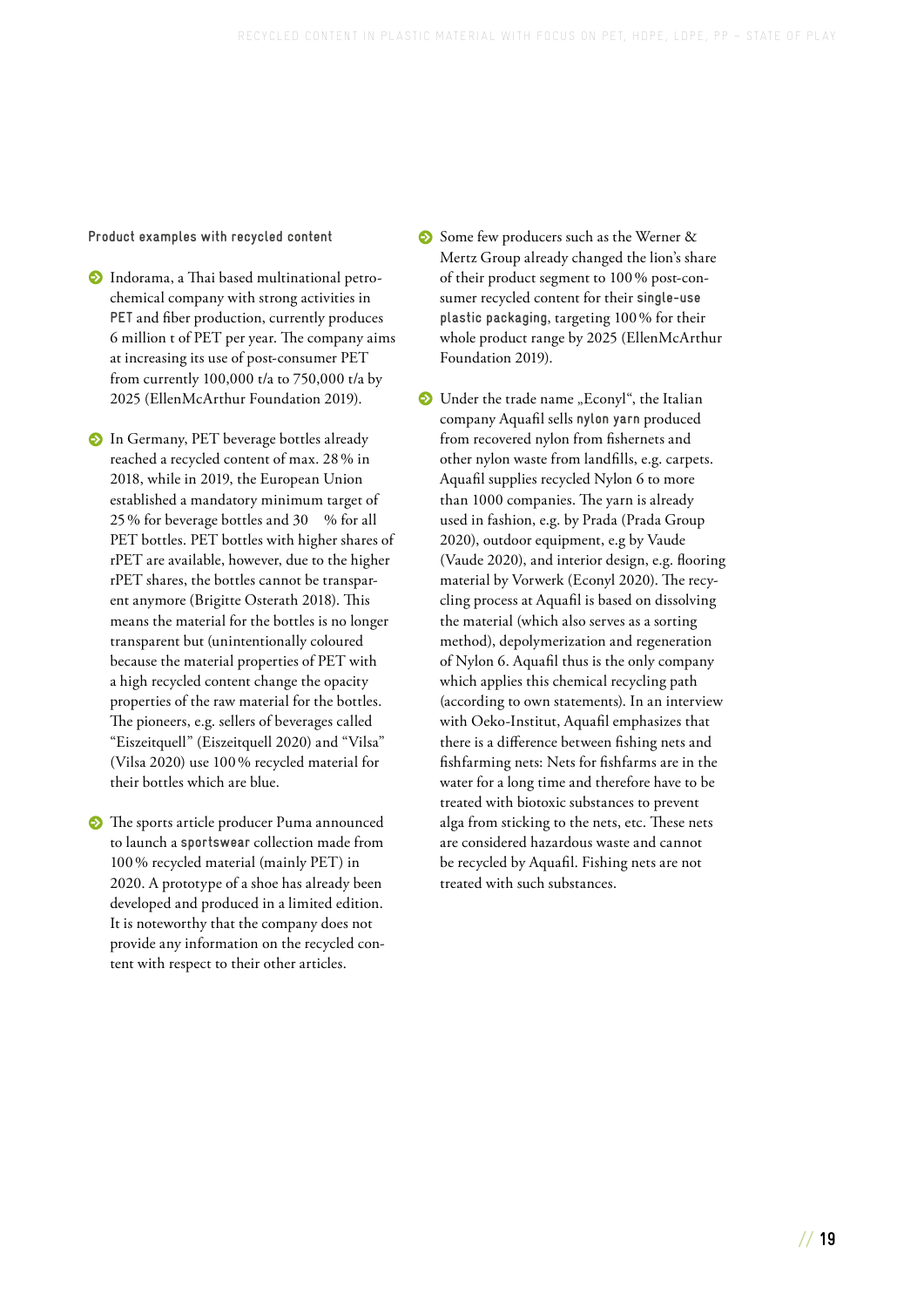**•** The plastic pipe manufacturers which are members of the German trade association of the **plastic pipe** industry actively support the collection and reuse of plastic pipe waste. […] Plastic pipe systems that are deconstructed after their service life and construction site waste are collected, sorted, cleaned and ground. The ground material obtained is a mixed material, however, the fractions can be separated according to plastic types such as polyethylene, polypropylene or PVC […]. The recycling concept, which is primarily aimed at implementing the association-specific "voluntary commitment", currently aims at the collection, processing and recycling of PVC, PE and PP pipe waste. Recycling concepts are being developed for mineral fibre-reinforced products as well as for PE-X and multi-layer composite pipes (KRV 2020).

- **•** Clothing made from recycled fibers of pre- and post-consumer textiles waste is one of the clothing and textiles products industries' big trends in relation to circular economy. There are several labels and initiatives working on higher shares of recycled content in clothing and other textile products in Europe, as can be seen on the following websites, e.g. "Recycled and Upcycled Clothing Brands To Know in 2020" (Omisakin 2020), "9 Great Brands That Make Clothing from Recycled Plastic" (Riva Ras 2019), and others. The European Commission has made textiles one of the priority product groups of its Circular Economy Action Plan, addressing the topic of recycled content in textiles products through the European Clothing Action Plan (European Commission 2020).
- **8** Replas is an Australian manufacturer of fur**niture**, **bollards**, **decking**, **fencing** and **signage** made from recycled plastic collected and treated in Australia (RePlas 2020).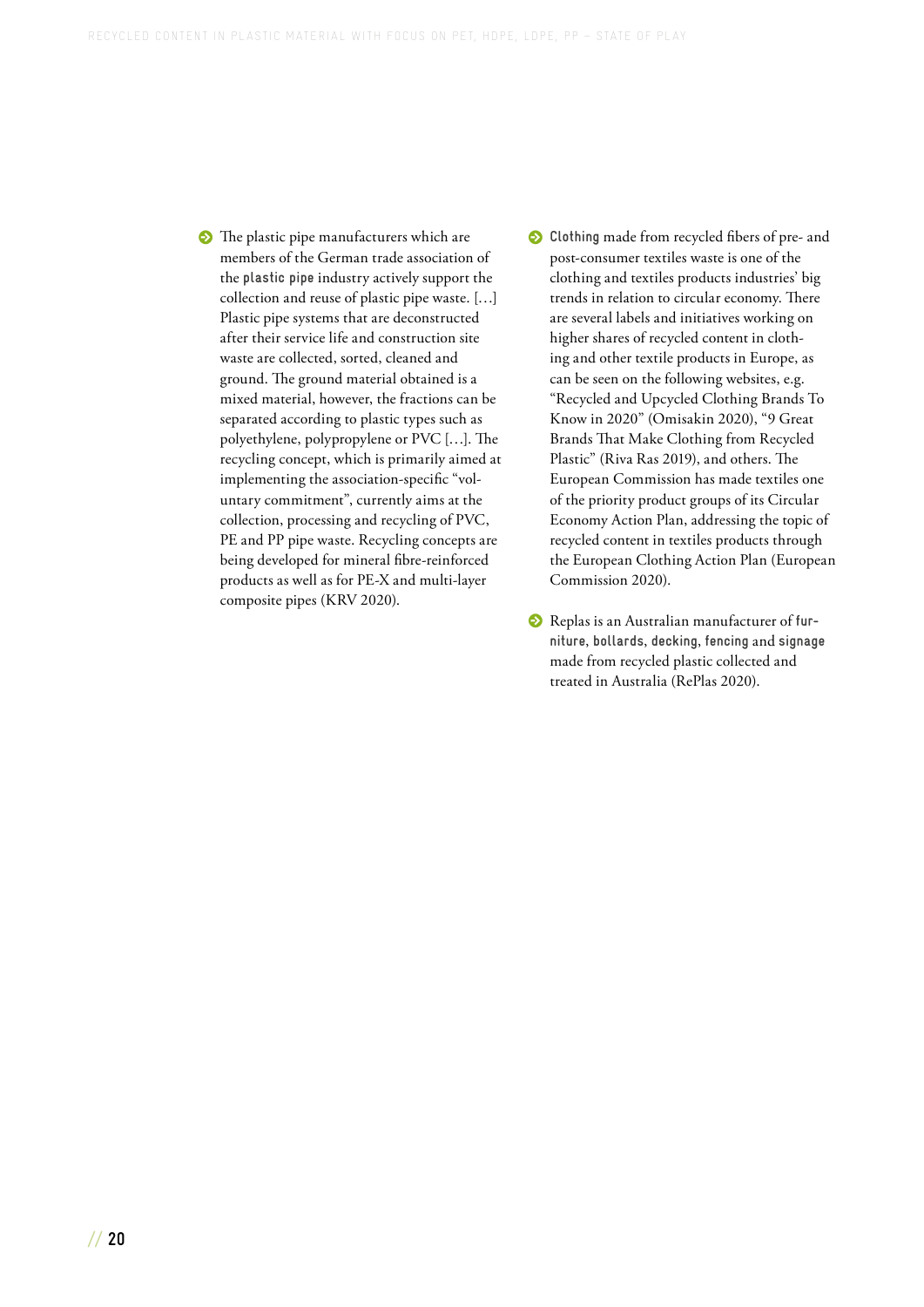## <span id="page-22-0"></span>5 Limiting factors

Nevertheless, there are a number of concerns and limitations associated with the use of recycled plastics: The use of recycled materials in products can have an impact on product quality and safety, the further recyclability of the material, the environment and health Barriers include concerns about availability raw material and around well segregated waste streams. Limitations are shortly illustrated in the following chapters

5.1 Environmental and health concerns with respect to recycled plastic

Unwanted side-effects in terms of potential environmental emissions and human exposition of chemicals occur depending on the behaviour of additives and non-polymer impurities in the recycling process (S. Margherita di Pula 2015). Environmental impacts may occur when the material is heated up during recycling. It is likely that volatile organic compounds will be released, and additives can form toxic side products. Thus, it is necessary to install dust and emission abatement technologies, otherwise the release of such emissions could be a problem. Adverse health effects can be caused, for example, by substances that could not be destroyed in the recycling process, remain in the material and, depending on the use of the recycled material, are unintentionally introduced into new products that should not contain such substances for hygienic or sensitive reasons, e.g. in the apparel industry, food-grade packaging and medical devices. UV stabilisers are one example of the substances described that many plastics contain to hinder the paling of the colour caused by UV radiation from sunlight. However, some UV stabilisers should not be reintroduced into new products due to hazardous properties.

It is currently the subject of scientific research to investigate the behaviour of various plastic additives in recycling: Which substances decompose and what effects do they have on the secondary material? Which substances "survive" recycling and are to be expected in the secondary material? Do potentially harmful compounds form during the recycling process that the input material for plastics recycling originally did not contain? And for which products is this of interest and for which not?

Since it is claimed that enough is not yet known about the behaviour of additives and potential contamination in recycling, decision-makers tend to rule out any potential risk by requiring primary raw materials with better-known compositions. The research in this area, e.g. Geueke et al. (2018) on chemical safety aspects for food packaging, should further be observed if the prevailing opinion on contaminants should change, so that any concerns which may arise can be addressed wherever possible.

One option for which the results on the behaviour of certain substances in recycling are not required is to use recycled material where the impurities do not play a major role., This is the case for example in durable products e.g. road barriers, outdoor furniture, pipes etc. Several sectors, by differentiating between applications for secondary plastics, could be motivated towards using higher shares of secondary raw material without worrying about product quality loss or impurities.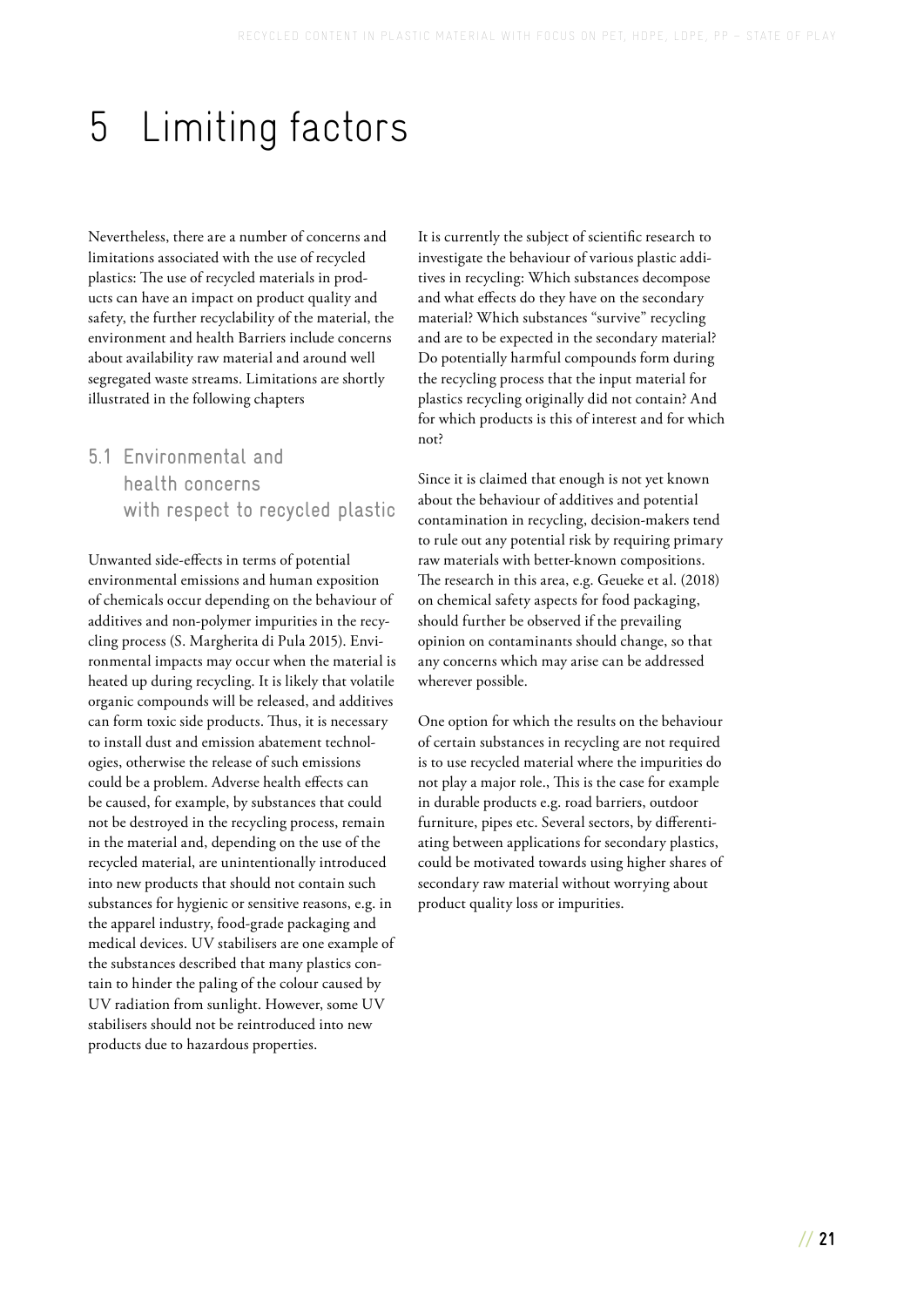## <span id="page-23-0"></span>5.2 Barriers for plastic product manufacturers

### **Concerns around product quality and safety**

Manufacturers of plastic products face the hurdles resulting from the potential impacts of recycled material: They have to guarantee product quality in terms of safety and durability and also in relation to the product as a possible source of pollution for the environment and a possible risk to health.

Material and product quality and safety of the material are influenced by polymer cross contamination and degradation (S. Margherita di Pula 2015). Polymer cross contamination may be an effect of inadequate sorting, e.g. of PE and PP plastics. Degradation of the material may be affected by molecular weight, molecular weight distribution, crystallinity and chain flexibility of the polymer which will change during recycling because plastic waste materials undergo mechanical (i.e. shear forces) and thermal (i.e. high temperature) processes (Hahladakis et al. (2019).

The use of low-quality recycled PE may have impacts on the stability of products – in particular when a high share of LDPE is introduced into a product that requires a certain form stability. Final products such as plastic chairs and buckets would either have to be designed to contain more material to compensate for its weaker physical properties, or it has to be accepted that product stability is lower compared to products manufactured with high-quality polymers (new or from high-quality recycling).

Sometimes, mandatory quality standards for products and packaging are formulated in a way that secondary plastics are excluded from certain applications, as for example in Thailand which still does not allow the use of recycle materials in food-grade applications. This effectively blocks the bottle-to-bottle recycling in the PET waste stream, which is already well developed in many world regions and which is rated as unproblematic from the perspective of consumer safety.

### **Concerns about raw material availability of recycled plastic**

From a corporate strategy perspective, concerns over long-term supply of secondary plastics play a role in a number of ways: Producers do not have confidence in the recycling market and in recyclers to deliver the necessary quantities in the long term. It is not only the quantities, but also colours, purity levels and physical parameters and of cause a constant price for recycled material that matters. Companies, especially brand manufacturers have internal product standards of comparability with very detailed requirements as regards the colour of products, for example. Therefore, they raise the question whether recyclers can constantly supply high amounts of recycled material with the same specification parameter and at stable, affordable costs. Printer manufacturers for example often only use recycled content in those parts of printers that are not visible to the user.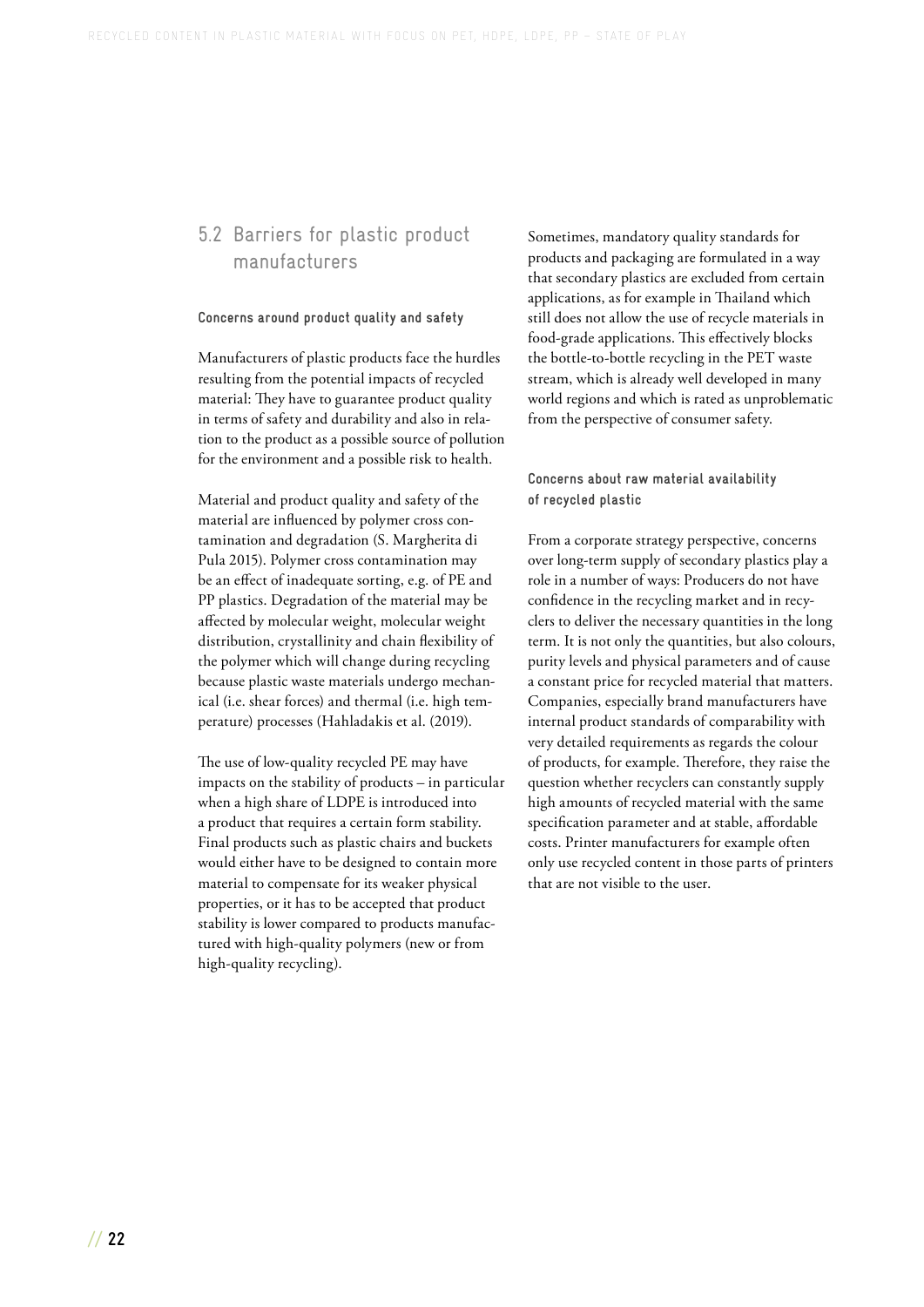## <span id="page-24-0"></span>5.3 Barriers for the recycling industry

### **Segregated waste streams**

As already stated earlier in this report, single-use origin polymer streams are easily recyclable. However, single-origin material is not easy to obtain for recyclers. In ASEAN countries, the majority of waste is collected and recorded as non-segregated waste which implies that it is soiled with food residues, diapers, mixed household waste etc.

The problem of non-segregated waste streams exists on several level:

### **•** On the material level:

- Multi-material waste, e.g. composite material from carton and plastic foils or paper labels on plastic foil cannot be attributed to a single-origin stream (Hautmann 2018).
- Bio-based plastics are often misplaced in the mixed petrochemical-based plastic waste stream and can compromise the recyclability of the petrochemical-based plastic waste stream (Hahladakis und Iacovidou 2019).

**•** On the collection level:

– Recyclers are not able to treat non-segregated waste except for the share of plastic waste which can manually be identified and sorted (PET bottles, HDPE products and larger foils).

### **•** On the system level:

– Even though a product could technically be recycled in a closed loop, depending on the end-of-life handling of the user, the product might end up in mixed waste which is not separated to a hundred percent but mostly incinerated. See the following example: Earlier, recycled Econyl® Nylon 6 yarn of Aquafil was presented. Technically, this yarn can be recycled over and over again. Nylon fishing nets are suitable for separate collection and can easily be delivered separately since large quantities are involved. However, if swimwear or new carpets are made from the recycled nylon material which is used today, it is likely that they will not be sorted and returned to the recycling company. This occurs when the loop opens, although, from a material perspective, a closed loop would be possible.

### **Financial concerns**

The economic efficiency of the recycling process includes the availability of material and the total cost of the techniques and processes used to obtain the recycled material (sorting, cleaning, etc.) as compared with the profit that can be made from the secondary material. From an environmental point of view, a company must consider aspects such as dust generation, noise pollution from grinding, energy consumption, toxicity of the solvents used, etc. Meeting these challenges requires a high level of commitment, especially when further hurdles come along.

It is a simple calculation: recyclers will only start to find strategies to remove the existing barriers when they get higher prices for their secondary products, i.e. when it is financially worthwhile. An exemplary case of how such a problem can be tackled can be found in [chapter 6.3.](#page-29-0)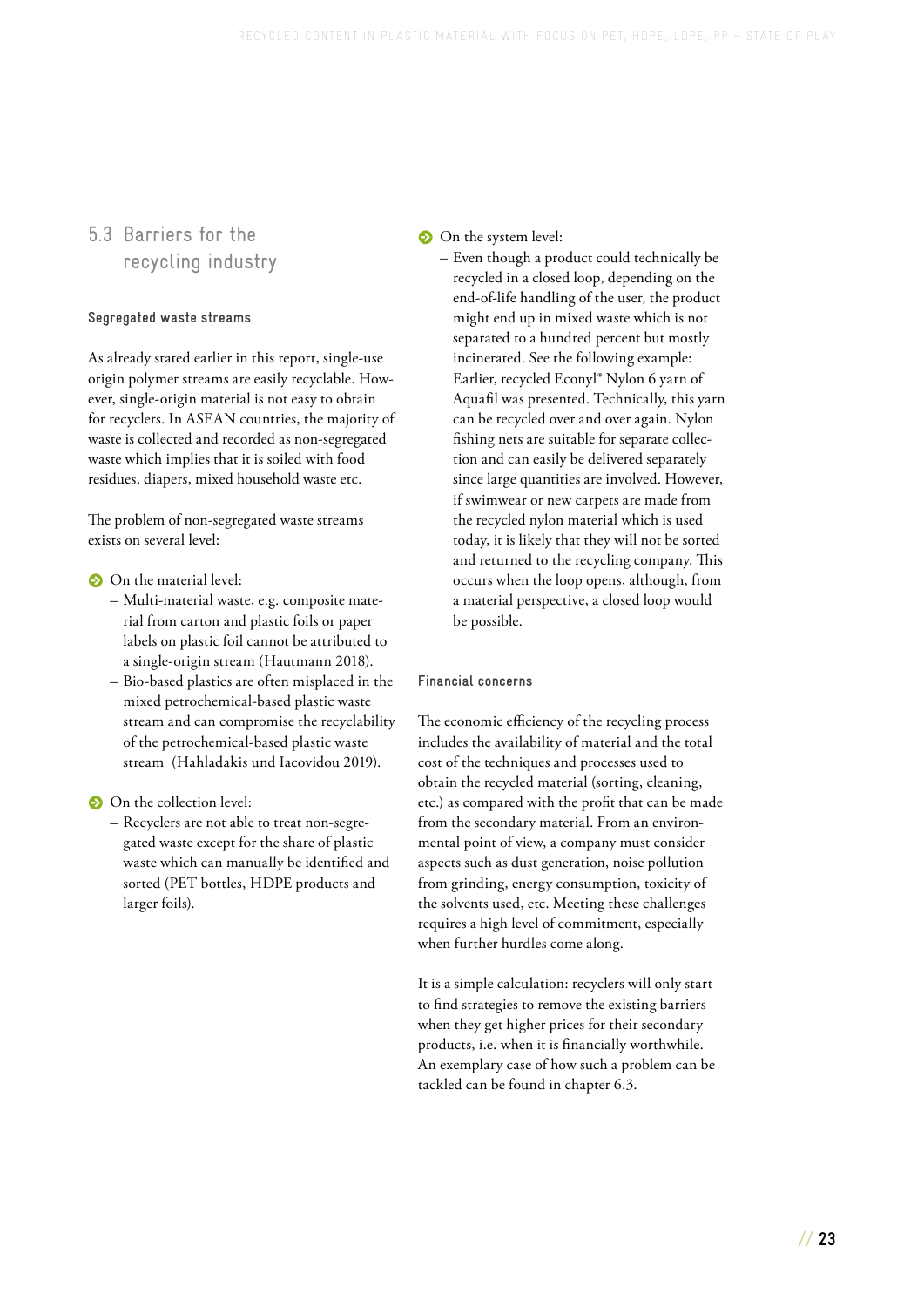## <span id="page-25-0"></span>5.4 Limitation due to price formation and demand

As stated above, the price of virgin plastic as compared to the price of the secondary raw material plays the most important role especially for both the recycling and the manufacturing industry. A OECD publication (2018) confirms that, "although demand for recycled plastic is influential in the short term, it is the price of oil and primary plastic that drives prices for recycled plastics".

Factors of recycled plastics price formation according to OECD (2018) are:

- **•** Alternative waste management options (led by policy decisions, e.g. the taxation on disposal or EPR, but also costs such as operational, treatment and disposal costs)
- **S** Virgin polymer price (which is a combination of the oil price, grid energy price, cost of additives, supply and demand, cotton price (for polymer fibers only))
- **•** Demand for recycled material (see below)
- **•** Cost of supplying secondary sourced resins (again led by policies, global supply chain networks, technology capability, operational costs)

In Germany, another factor is influencing the price for recycled plastics: Subsidies for primary plastics, in the German case through tax exemption for the material use of fossil fuels compared to energy use. Runkel and Mahler (2017) write that "the non-energy [that means the material use] of fossil fuels such as crude oil, natural gas and coal is not taxed in Germany. As a consequence, the use of fossil fuels and derived products such as plastics as raw materials is favoured by taxation and thus receives a cost advantage over ecological or recycled raw materials." This policy approach may not be an exemption globally and requires further analysis for the target countries in Southeast Asia.

Factors influencing the demand for recycled content can be seen in Table 5-1.

|                      | Clothing                                                                                   |
|----------------------|--------------------------------------------------------------------------------------------|
| Consumer demand      | Replacement of metal and ceramic products such as construction materials, automotive parts |
|                      | Competing products (wood, paper, reusable items)                                           |
|                      | Producer responsibility legislation                                                        |
| Environmental policy | Corporate social responsibility agendas                                                    |
|                      | Public sector procurement policies favouring recycled content                              |
|                      | Extrusion and foaming - enabling higher content of recycled material                       |
| Enabling technology  | Product specification                                                                      |
| Seasonal festivals   | Christmas                                                                                  |
| and celebrations     | Chinese New Year                                                                           |

#### **Table 5-1: Summary of main factors influencing the demand for recycled content**

Source: (OECD 2018)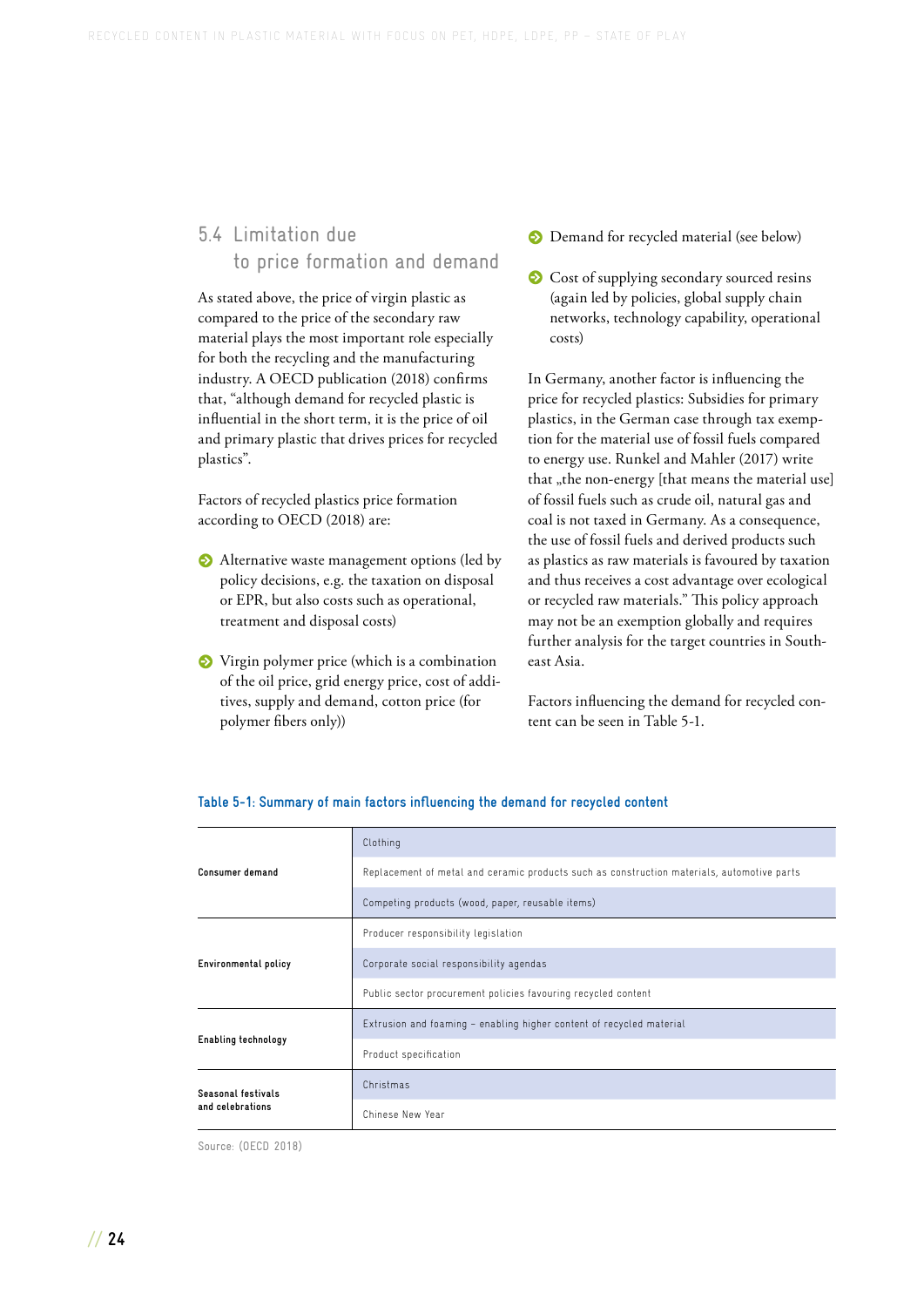# <span id="page-26-0"></span>6 Options for action

An important stakeholder in this field in Germany, an industry working group called AGVU, named several preconditions for promoting a plastics economy based on recycled material which includes the consistent sorting, design for recycling and other product design criteria, guidelines for public procurement and (economic) advantages for recyclable packaging. (AGVU 2020)

Some of those points were also highlighted by the German Federal Environment Agency in a position paper published in 2016, e.g. the focus on the design phase through the means of design criteria for recycling and eco-design, public procurement, and on the importance of a functioning sorting and high-quality treatment. Others are the removal of legal barriers, or improving consumer education on sorting (UBA 2016).

On the sector side, it was shown that there is room for improvement for some products and product groups. As opposed to that, barriers and preconditions were described which explain why higher shares of recycled content are not yet common.

It becomes clear from several positionings of stakeholders, e.g. recyclers (AGVU 2020), non-governmental organisations (Heinrich-Boell-Stiftung; BUND 2019), but also plastic producers, that under the existing conditions – at least in Europe – recycled content cannot be increased without any regulatory approaches, soft policies and voluntary commitment. This is mainly attributable to the current lack of economic incentives for the use of secondary plastic. Thus, the two main options are either to make virgin plastic less attractive or to promote the use of recycled material. The following sections can help to show how this can be done.

## 6.1 Voluntary industry initiatives

### **Voluntary pledges and targets**

Stimulated by Ellen McArthur Foundation's activities, over 400 organizations have signed commit-ments to contribute towards reducing plastic waste generation. In this context, various multinational companies in the consumer-packaged-food and -retail sector have committed themselves to an average global share of 25 % in the post-consumer-recycled content in plastic packaging by 2025 (e.g. Tetra Pak: 2 %; Nestlé: 15 % Walmart: 17 %; Carrefour, PepsiCo, Unilever: 25 %; Marks and Spencer: 30 %). According to EMF, some signatories have much higher 2025 targets, such as: Werner & Mertz, POSITIV.A, and IWC Schaffhausen (Watchmakers) (100 %); The Bio-D Company Ltd (75 %); Diageo and L'Occitane en provence (40 %); and L'Oreal, M&S, Paccor, and Sealed Air (30 %). "Borealis and Indorama, both resin producers, are industry leaders for committing themselves to shift their existing business model which is based on extracted and virgin materials, to one based on the circulation of materials, by starting to set specific targets with regard to the recycled content." (Ellen MacArthur Foundation 2019)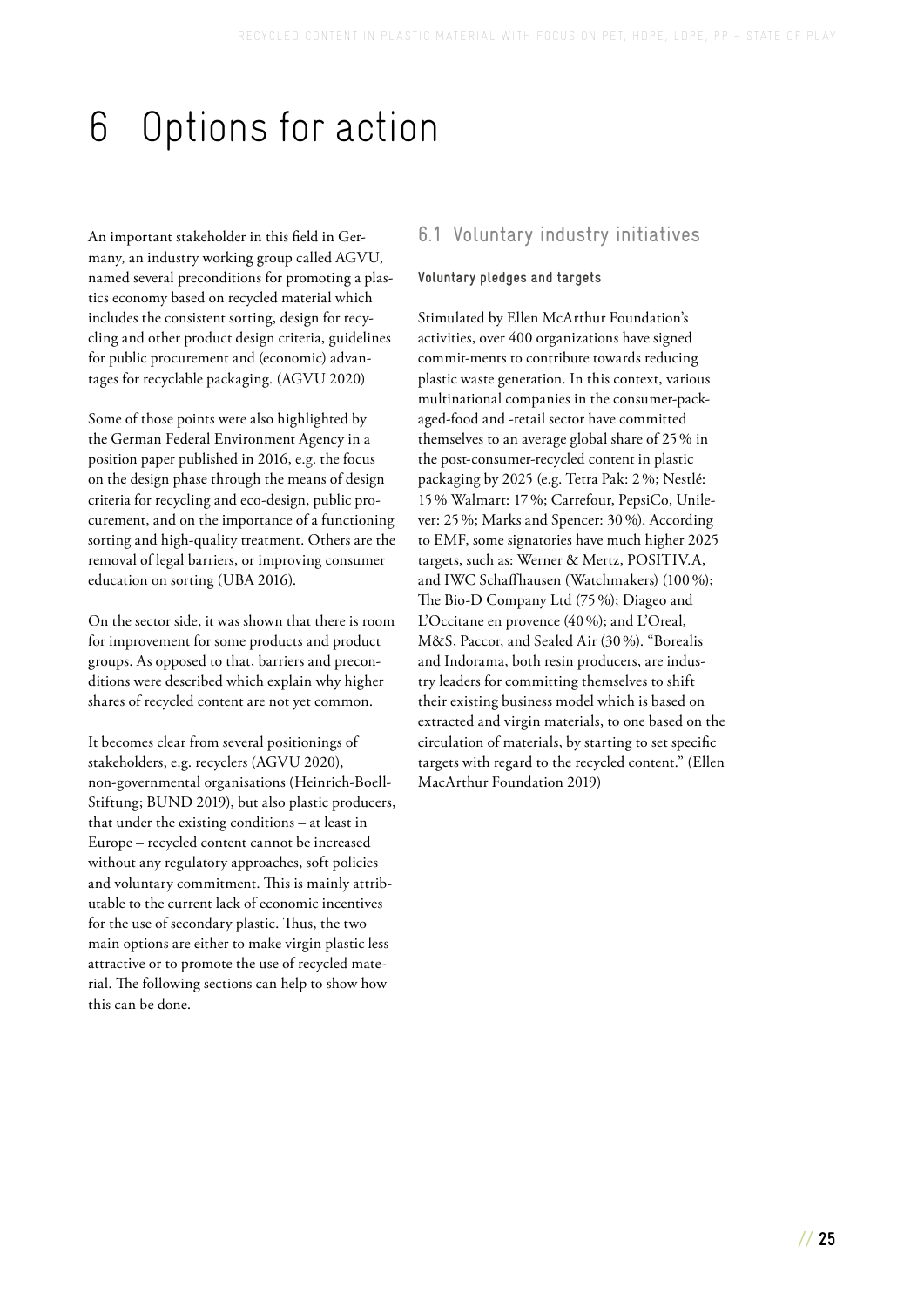**Standards and reliable environmental labels, such as type-I ecolabels** 

Options of voluntary initiatives other than voluntary agreements for goals relating to the use of recycled content are certification schemes and reliable environmental labels, such as type-I ecolabels[.11](#page-28-0) Based on a catalogue of criteria including e.g. the quality and the share of secondary material used, such labels and certificates can be awarded to businesses:

- **ˤ** EuCertPlast is a Europe-wide certification programme for the recycling of plastic waste. A EuCertPlast certification validates the conformity of the operational standards of plastic recycling processes and their quality level with the regulations. Furthermore, it provides waste management companies with the confirmation that all recyclable plastic waste is recycled in an environmentally-friendly way and according to the respective legal requirements of the respective EU country. Such a certificate can help plastic producers in informing the consumer on the safety of the secondary raw materials (EUCertPlast 2020).
- **•** DIN CERTCO offers a label for recycled content including industrial, pre-consumer waste. The certification mainly works on traceability and offers a method for calculating the recycled content in order to create a basis for the comparability of different products (TÜV Rheinland 2020).
- **•** The Recycled Content Traceability Certification verifies the traceability of recycled material within all steps of the value chain while ensuring the origin of the material pre- and post-consumer in product claims. The Audit Scheme is based on the international standard on chain of custody (ISO 22095), as well as the European standard on plastics traceability (EN 15343:2007), (Recyclass 2020).
- **S** With the German ecolabelling scheme, Blue Angel, (Jury Umweltzeichen 2019) more than 170 different products from recycled polymers have already been awarded, for example covering foils, waste bags, office supplies, waste bins, outdoor furniture, shipping packaging, building fences and other products.
- **•** The Thai Green Label has established criteria to certify (a) plastic products (made from at least 50% plastic) and (b) plastic packaging. Both criteria sets have a strong focus on the recycled content. The required minimum shares range between 20% for big bags and 90% for textiles, carpets and fibers (TEI 2012; 2015). In 2017, three companies (Unipro Manufacturing Co. Ltd.; Thai Polyester Company, PTT Public Company Ltd.) used the label to market some of their products (polyester insulation, yarn, plastic packaging) (TEI 2017).
- **•** Others are the Global Recycled Standard (GRS) or the Recycled Claim Standard (RCS). Both are awarded by an NGO called "textile exchange".[12](#page-28-0)

However, the surveying of Consumers International and UNEP found out that labels and certificates do not always help consumers to make better informed purchasing decisions (UNEP 2020). Furthermore, a report on the consumer perception of the "recycled content", UNEP claims that too little was known on the waste sector in the US in 2016 to differentiate correctly between "pre-" and "post-consumer".

<sup>11</sup> [https://www.globalecolabelling.net/what-is-eco](https://www.globalecolabelling.net/what-is-eco-labelling/)[labelling/](https://www.globalecolabelling.net/what-is-eco-labelling/)

<sup>12</sup> <http://textileexchange.org/> (28.09.2020)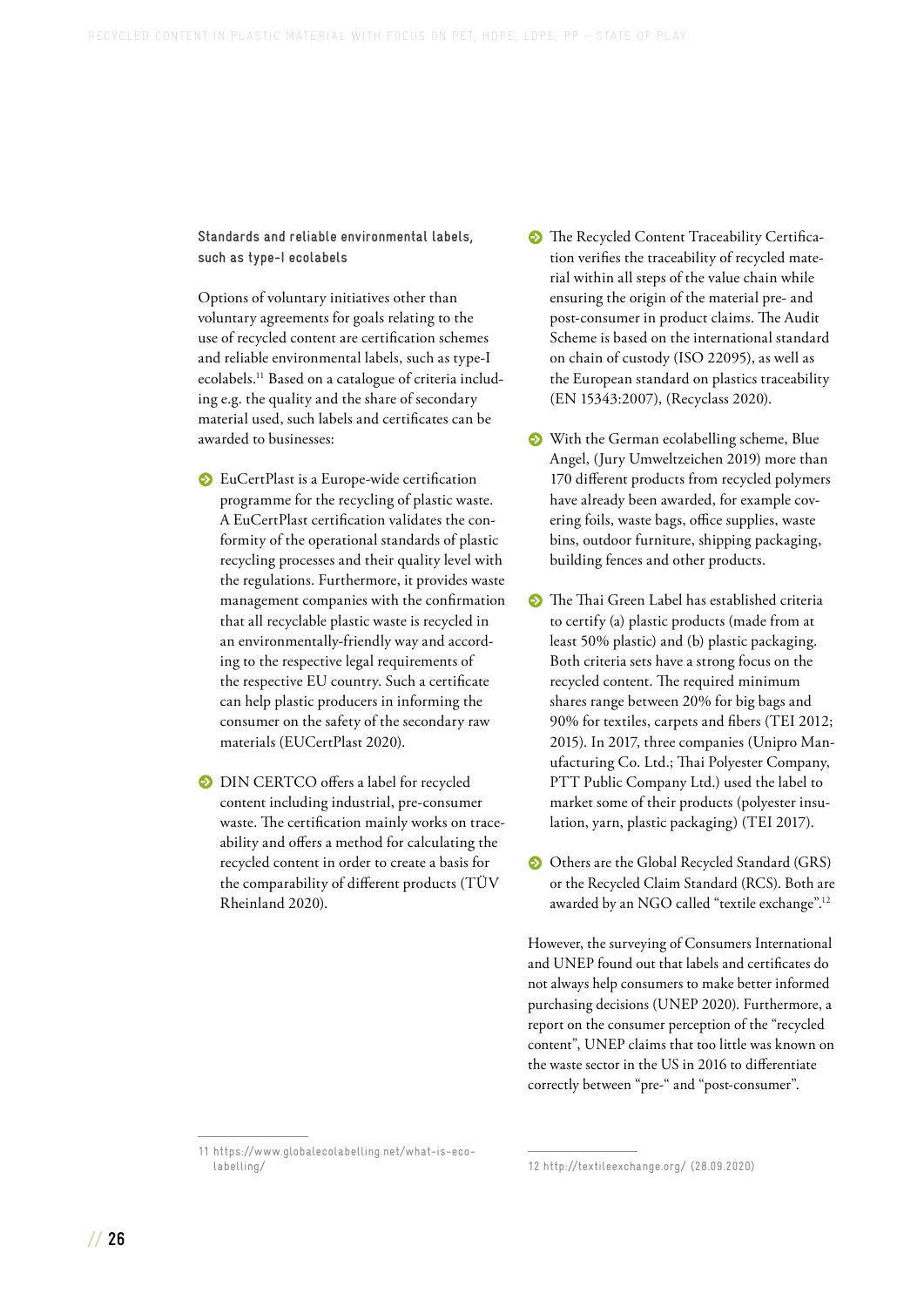### <span id="page-28-0"></span>6.2 Regulatory approaches and policy options

[Chapter 5.4](#page-25-0) explicitly points out that policies and legal bindings have an effect on the parameters that are hindering the transformation of the recycling and manufacturing industry.

A minimum recycled content in defined product groups and applications is likely to have a substantial leverage effect in terms of increasing the demand for secondary raw materials. Related requirements are believed to be strong pull factors for local and national plastic collection and recycling industries. A minimum recycled content can either be implemented on a voluntary basis or be based on legally binding requirements.

However, due to the higher costs of most recycled plastic types (compared to virgin plastics), it is unlikely that the recycled content of products will widely increase over a large range of product groups without any **binding targets or minimum requirements**. Therefore, substantial success is believed to be widely tied to regulatory initiatives in this field. Minimum quotas for individual product groups or companies and sectors offer a comparably great potential to open business opportunities for waste plastic collection and high-quality recycling.

However, binding minimum quotas need to be supported by market surveillance and enforcement. As the recycled content cannot be physically or chemically determined at the level of the final product or packaging, independent certifications are needed for the plastic supply chains. Related verification processes and certificates have been developed by a number of companies such as SCS Global Services and TÜV-Rheinland[.13](#page-29-0)

The new EU Single-Use Plastics Directive requires a binding minimum target of 25 % recycled plastic for beverage bottles from PET by 2025, and for all kind of beverage bottles 30 % by 2030. The minimum requirements are deemed to be met if the average market of an EU Member State meets the requirement. No individual producer is obliged to meet the requirement on its own, hence, pioneers with high shares of recycled content can support companies with recycled content shares below the criterion. The packaging regulation in Germany specifies that, from 2019 onwards, 58,5 % of all polymers must be mechanically recycled. From 2022 onwards, the rate shall increase to 63 %; with a sub-target of 50 % for all collected light packaging material.

On the international level, further financial instruments – **fees and taxation** – for the increase of recycled plastic in packaging are being discussed, tried and tested.

- **•** The UK for example announced plans to introduce a plastics tax by 2022, addressing the manufacture and import of plastic packaging containing less than 30 per cent recycled plastic (Dickinson 3 Jan 2019)
- **S** From January 1, 2021, the European Union will impose a levy of 80 cents per kilogram of non-recycled plastic packaging waste from EU countries (part of the EU Corona Package) (European Council 2020)
- **S** The Work Group on Plastics and the Work Group on the Urban Waste National plan in Portugal are currently reviewing landfill and energy recovery waste taxes; the recommendations put forth include a reduced levy / zero levy for the plastic bags that incorporate at least 70 % of recycled plastic content (Ellen MacArthur Foundation 2019)
- **•** The German Federal Environment Agency proposed a financial incentive through a CO<sub>2</sub> price for primary fossil fuels to strengthen recycling and the recycled content of plastic material, however, this has not entered into force yet (UBA 2016)

<sup>13</sup> TÜV Rheinland (2020); SCS Global Services (2020).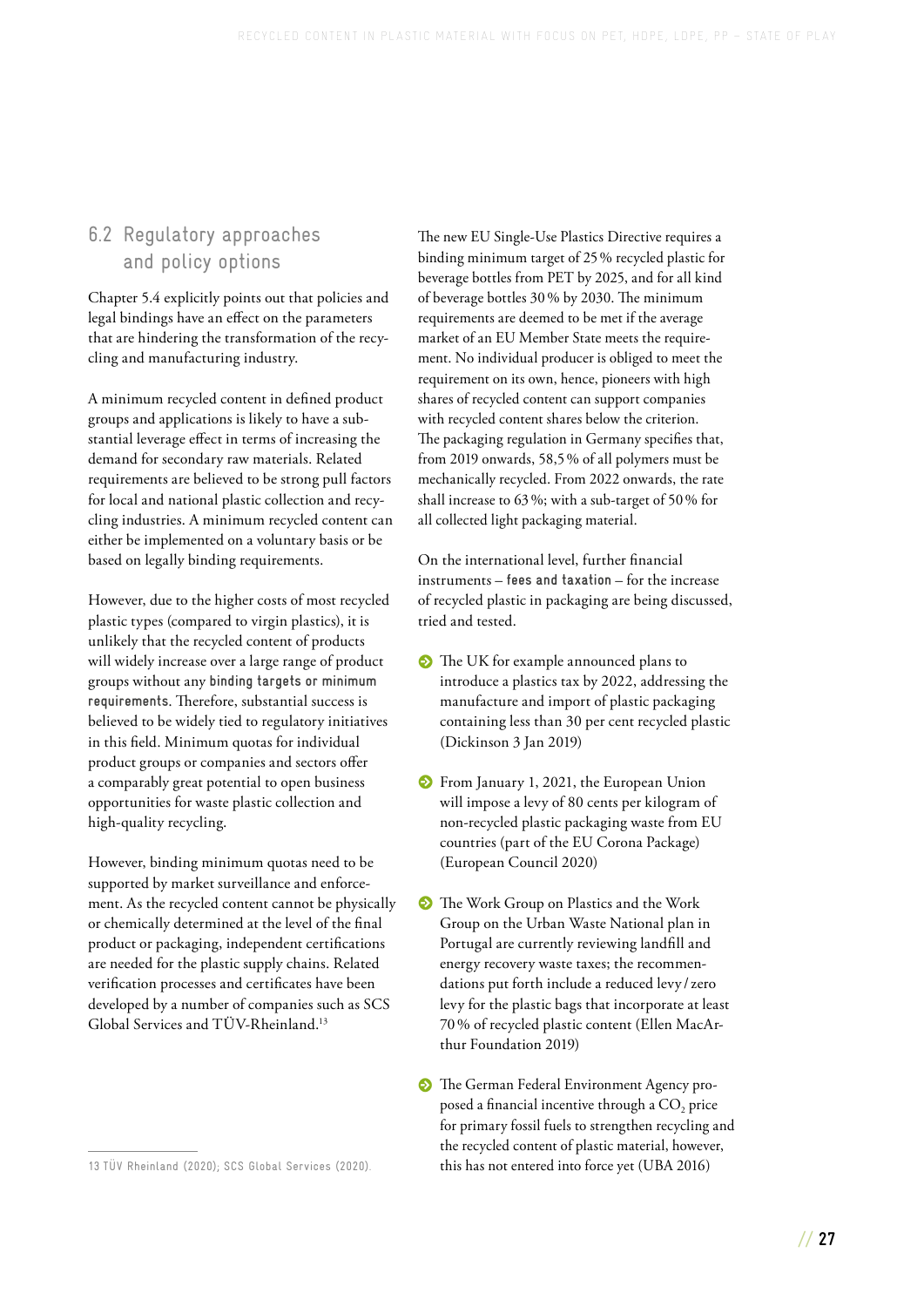## <span id="page-29-0"></span>6.3 Exemplary case for a combination of policy decision making and voluntary industry commitment

The wider EU Plastics Strategy (European Commission 2018) aims at voluntary industry initiatives to make sure that at least 10 million tons of recycled plastics will find their way into products on the EU market by 2025 (in contrast to only 3.9 million t in 2016). In this context, the European Commission asked for quantified industry pledges to see whether this goal can be achieved without mandatory legislative measures.

In 2019, related industry pledges on this strategy state that the recycling industry is able and willing to supply at least 11 million tons of recycled plastics on the EU market by 2025. On the demand side of various plastic-using industries and supply chains, pledges currently sum up to 6.4 million t (European Commission 2019a). The pledges are monitored on the European Circular Economy Stakeholder Platform<sup>14</sup>; in addition, the European Commission recently launched the Circular Plastic Alliance<sup>15</sup> to help bridge the gap between the supply and demand for recycled plastics.

This political focus put by the European Commission can already be interpreted as a signal of willingness to put forward binding targets in the event that voluntary initiatives will fail in this regard. This approach is commonly referred to as "soft law" in Europe.

<sup>14</sup> [https://circulareconomy.europa.eu/platform/en/](https://circulareconomy.europa.eu/platform/en/commitments/pledges) [commitments/pledges](https://circulareconomy.europa.eu/platform/en/commitments/pledges) (last accessed 22.09.2020)

<sup>15</sup> [https://ec.europa.eu/growth/industry/policy/circular](https://ec.europa.eu/growth/industry/policy/circular-plastics-alliance_en)[plastics-alliance\\_en](https://ec.europa.eu/growth/industry/policy/circular-plastics-alliance_en) (last accessed 22.09.2020)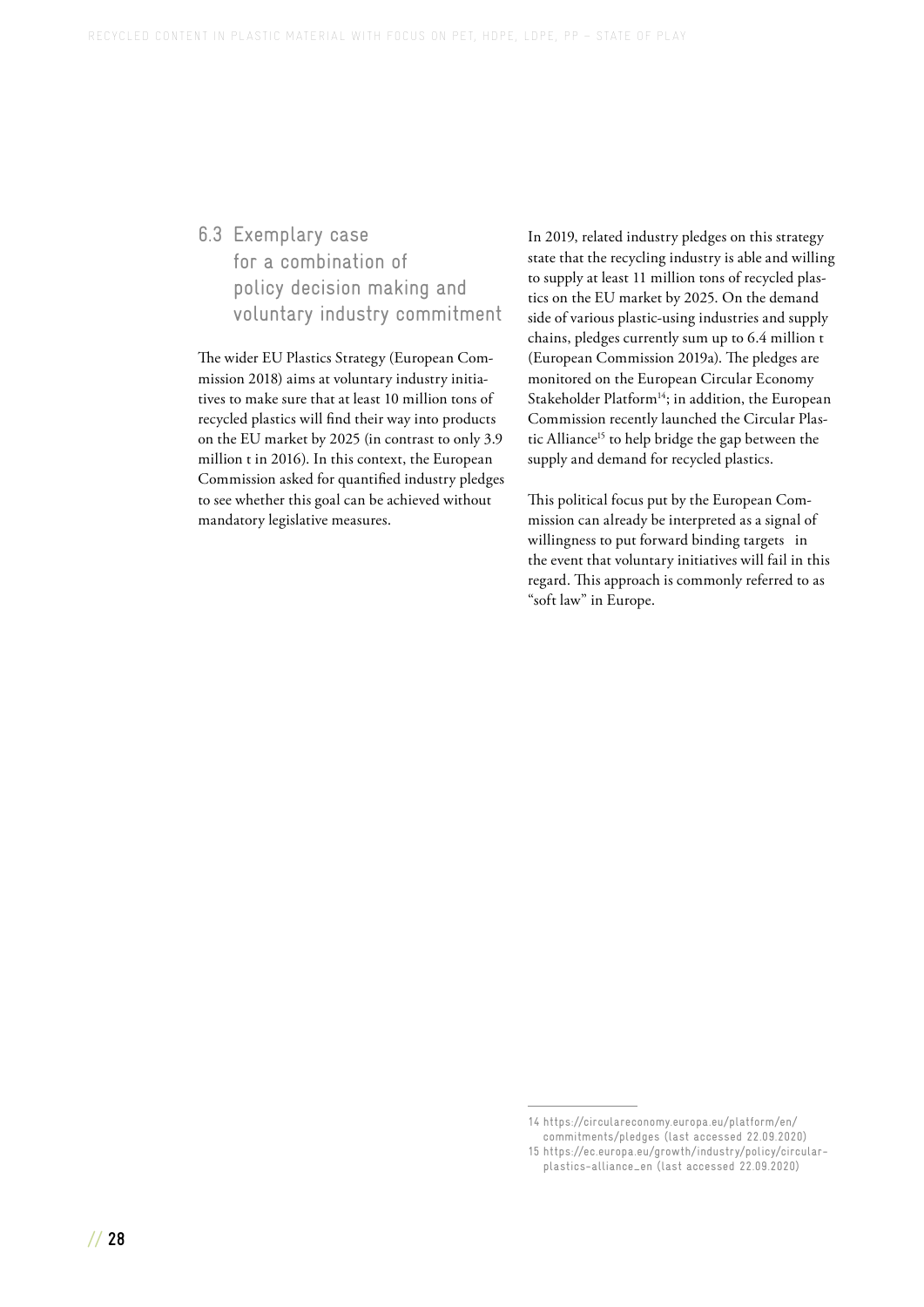# <span id="page-30-0"></span>7 Key implementation aspects

- **•** Aiming for higher shares of recycled material in products increases the demand for recycled materials and subsequently has the effect of stimulating and improving sorting and recycling. The recycler has an economic advantage if he can use well-sorted plastic. In order not to lose sight of the goal **of strengthening the domestic sorting and recycling sector**, the mistake of using well-sorted imported plastic for recycling should not be made. Inputs for plastic recycling should be domestically sourced.
- **•** Recycled content in a product is not visible at first glance, which makes it difficult to enforce mandatory recycled fractions. **Third party control systems** and certificates are needed to control obligations on recycled content.
- **•** As the example of the **soft** law policy approach in the EU shows, it is an option to collaborate with industry: Indicating a policy direction, for example by a binding target for the recycled content in the first place, and further striving for voluntary commitments and pledges with regard to voluntary implementation may be suitable approaches to persuade the industry of the policy objective adopted.
- **•** A unified target is not possible for all product groups. As regards secondary plastics applications, **differentiation** into types of applications is possible and needed where substances do not cause any damage or product quality loss, and for those types where purity and stability play an important role.
- **•** Minimum requirements for recycled content may be introduced on a **sector-specific** basis or **on the basis of average figures**, meaning that targets do not apply for individual producers. The EU targets for recycled content in PET (until 2025) and all beverage bottles (until 2030) only apply to the average of one EU member state's market but not for individual companies is an example.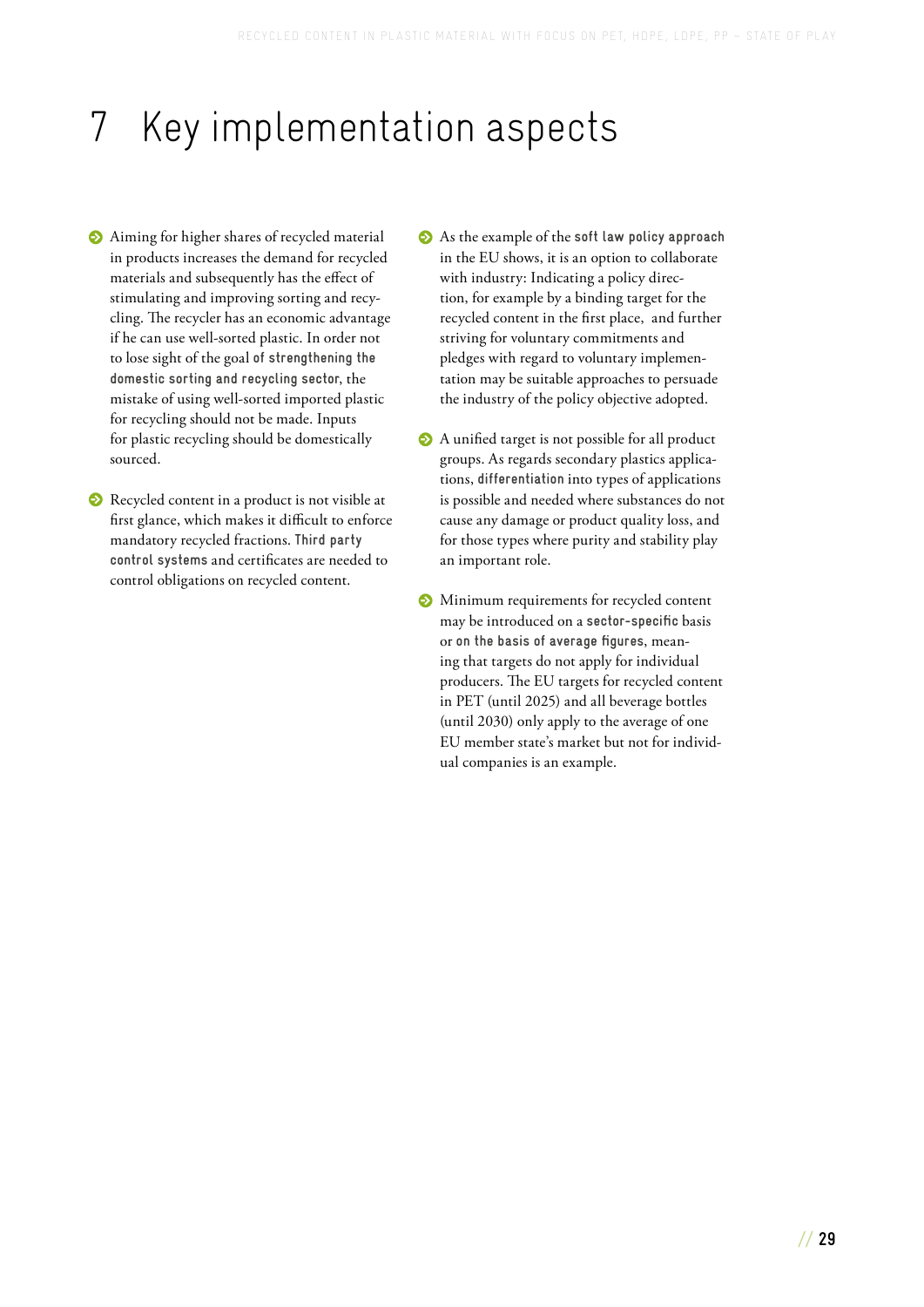## <span id="page-31-0"></span>List of References

- AGVU Arbeitsgemeinschaft Verpackung und Umwelt (2020): AGVU-Empfehlungen zur Erhöhung des Einsatzes von Rezyklaten Arbeitsgemeinschaft Verpackung und Umwelt (ed.). Online available at [https://www.](https://www.agvu.de/de/agvu-empfehlungen-zur-erhoehung-des-einsatzes-von-rezyklaten-2057/) [agvu.de/de/agvu-empfehlungen-zur-erhoehung-des](https://www.agvu.de/de/agvu-empfehlungen-zur-erhoehung-des-einsatzes-von-rezyklaten-2057/)[einsatzes-von-rezyklaten-2057/](https://www.agvu.de/de/agvu-empfehlungen-zur-erhoehung-des-einsatzes-von-rezyklaten-2057/), last accessed on 1 Sep 2020.
- Bataineh, K. M. (2015): Life-Cycle Assessment of Recycling Postconsumer High-Densitiy Polyethylene and Polyethylene Terephthalate. In: Advances in Civil Engineering 20. DOI: 10.1155/2020/8905431.
- Brigitte Osterath (2018): Plastikflaschen-Recycling: Deutschland übertrumpft Überflieger Norwegen DW (ed.). Online available at [https://www.dw.com/de/](https://www.dw.com/de/plastikflaschen-recycling-deutschland-übertrumpft-überflieger-norwegen/a-44855495) [plastikflaschen-recycling-deutschland-übertrumpft](https://www.dw.com/de/plastikflaschen-recycling-deutschland-übertrumpft-überflieger-norwegen/a-44855495)[überflieger-norwegen/a-44855495](https://www.dw.com/de/plastikflaschen-recycling-deutschland-übertrumpft-überflieger-norwegen/a-44855495), last accessed on 25 Sep 2020.
- Conversio Market & Strategy GmbH (ed.) (2017). Stoffstrombild Kunststoffe in Deutschland 2017. Mainaschaff, Deutschland, 2017. Online available at https:// [www.krv.de/system/files/downloads/kurzfassung\\_](https://www.krv.de/system/files/downloads/kurzfassung_stoffstrombild_2017.pdf) stoffstrombild\_2017.pdf, last accessed on 21 Aug 2020.
- Dickinson, K. (3 Jan 2019): Cosmetics: A beautiful waste. In: Resource, 3 Jan 2019. Online available at [https://](https://resource.co/article/cosmetics-beautiful-waste-13018) [resource.co/article/cosmetics-beautiful-waste-13018](https://resource.co/article/cosmetics-beautiful-waste-13018), last accessed on 15 Jul 2020.
- Econyl (2020): Case Study, The Forwerk Flooring New Econyl Lines Econyl (ed.). Online available at [https://](https://www.econyl.com/blog/case-studies-design/the-vorwerk-flooring-new-econyl-lines/) [www.econyl.com/blog/case-studies-design/the](https://www.econyl.com/blog/case-studies-design/the-vorwerk-flooring-new-econyl-lines/)[vorwerk-flooring-new-econyl-lines/](https://www.econyl.com/blog/case-studies-design/the-vorwerk-flooring-new-econyl-lines/), last accessed on 25 Sep 2020.
- Eiszeitquell (2020): 100 % recycelte PET Flaschen Eiszeitquell (ed.). Online available at [https://www.](https://www.eiszeitquell.de/mineralwasser/aktionen/100-prozent-recycelte-pet-flaschen/) [eiszeitquell.de/mineralwasser/aktionen/100-prozent](https://www.eiszeitquell.de/mineralwasser/aktionen/100-prozent-recycelte-pet-flaschen/)[recycelte-pet-flaschen/](https://www.eiszeitquell.de/mineralwasser/aktionen/100-prozent-recycelte-pet-flaschen/), last accessed on 25 Sep 2020.
- Ellen MacArthur Foundation (ed.) (2019). New Plastics Economy, Global commitment. June 2019 report, 2019. Online available at [https://www.](https://www.ellenmacarthurfoundation.org/assets/downloads/GC-Report-June19.pdf) [ellenmacarthurfoundation.org/assets/downloads/GC-](https://www.ellenmacarthurfoundation.org/assets/downloads/GC-Report-June19.pdf)[Report-June19.pdf](https://www.ellenmacarthurfoundation.org/assets/downloads/GC-Report-June19.pdf), last accessed on 1 Sep 2020.
- EUCertPlast (2020): EuCertPlast Certification EUCertPlast (ed.). Online available at [http://www.qhse-cert.de/](http://www.qhse-cert.de/EuCertPlast) [EuCertPlast](http://www.qhse-cert.de/EuCertPlast), last updated on 1 Sep 2020.
- European Bioplastics (ed.) (2020): Mechanical Recycling, Factsheet. Online available at [https://docs.european](https://docs.european-bioplastics.org/publications/bp/EUBP_BP_Mechanical_recycling.pdf)[bioplastics.org/publications/bp/EUBP\\_BP\\_Mechanical\\_](https://docs.european-bioplastics.org/publications/bp/EUBP_BP_Mechanical_recycling.pdf) [recycling.pdf](https://docs.european-bioplastics.org/publications/bp/EUBP_BP_Mechanical_recycling.pdf), last accessed on 14 Aug 2020.
- European Commission (2020): European Clothing Action Plan (ECAP), Action Area "Integrating Recycled Fibres" European Commission (ed.). Online available at [http://](http://www.ecap.eu.com/take-action/fibre-to-fibre/) [www.ecap.eu.com/take-action/fibre-to-fibre/](http://www.ecap.eu.com/take-action/fibre-to-fibre/), last accessed on 7 Sep 2020.
- European Commission (ed.) (2018). A European Strategy for Plastic in a Circular Economy, 2018. Online available at [https://eur-lex.europa.eu/legal-content/EN/](https://eur-lex.europa.eu/legal-content/EN/TXT/?uri=COM:2018:28:FIN) [TXT/?uri=COM:2018:28:FIN](https://eur-lex.europa.eu/legal-content/EN/TXT/?uri=COM:2018:28:FIN), last accessed on 7 Sep 2020.
- European Commission (ed.) (2019a). Assessment report of the volutary pledges under Annex III of the European Strategy for Plastics in a Circular Economy (SWD(2019) 92 final), Commission Staff Working Document, 2019. Online available at [https://ec.europa.eu/transparency/](https://ec.europa.eu/transparency/documents-register/detail?ref=SWD(2019)92&lang=en) [documents-register/detail?ref=SWD\(2019\)92&lang=en](https://ec.europa.eu/transparency/documents-register/detail?ref=SWD(2019)92&lang=en), last accessed on 7 Sep 2020.
- European Commission (ed.) (2019b): Crippa, M.; Wilde, B. de; Koopmans, R.; Leyssens, J.; Muncke, J.; Ritschkoff A-C.; van Doorsselaer, K.; Velis, C.; Wagner, M. A circular economy for plastics – Insights from research and innovation to inform policy and funding decisions, 2019. Online available at [https://www.hbm4eu.eu/wp](https://www.hbm4eu.eu/wp-content/uploads/2019/03/2019_RI_Report_A-circular-economy-for-plastics.pdf)[content/uploads/2019/03/2019\\_RI\\_Report\\_A-circular](https://www.hbm4eu.eu/wp-content/uploads/2019/03/2019_RI_Report_A-circular-economy-for-plastics.pdf)[economy-for-plastics.pdf](https://www.hbm4eu.eu/wp-content/uploads/2019/03/2019_RI_Report_A-circular-economy-for-plastics.pdf).
- European Council (2020): Conclusions EUCO 10/20, Special meeting of European Council (July 2020), 21 Jul 2020. Online available at [https://www.consilium.europa.eu/](https://www.consilium.europa.eu/media/45109/210720-euco-final-conclusions-en.pdf) [media/45109/210720-euco-final-conclusions-en.pdf](https://www.consilium.europa.eu/media/45109/210720-euco-final-conclusions-en.pdf), last accessed on 1 Sep 2020.
- Geueke, B.; Groh, K.; Muncke, J. (2018): Food packaging in the circular economy: Overview of chemical safety aspects for commonly used materials. Journal of Cleaner Production, 193, 491-505. DOI: 10.1016/J. JCLEPRO.2018.05.005.
- Hahladakis, J. N.; Iacovidou, E. (2019): An overview of the challenges and trade-offs in closing the loop of post-consumer plastic waste (PCPW): Focus on recycling. In: *Journal of Hazardous Materials.* Online available at <https://doi.org/10.1016/j.jhazmat.2019.120887>.
- Hautmann, D. (2018): Recycling: Waschen, Legen, Föhnen heise online (ed.). Online available at [https://www.](https://www.heise.de/hintergrund/Recycling-Waschen-Legen-Foehnen-4022313.html) [heise.de/hintergrund/Recycling-Waschen-Legen-](https://www.heise.de/hintergrund/Recycling-Waschen-Legen-Foehnen-4022313.html)[Foehnen-4022313.html](https://www.heise.de/hintergrund/Recycling-Waschen-Legen-Foehnen-4022313.html), last accessed on 22 Sep 2020.
- Heinrich-Boell-Stiftung; BUND Friends of the Earth Germany (ed.) (2019). Plastik Atlas, 2019. Online available at [https://www.bund.net/fileadmin/user\\_upload\\_bund/](https://www.bund.net/fileadmin/user_upload_bund/publikationen/chemie/chemie_plastikatlas_2019.pdf) [publikationen/chemie/chemie\\_plastikatlas\\_2019.pdf](https://www.bund.net/fileadmin/user_upload_bund/publikationen/chemie/chemie_plastikatlas_2019.pdf), last accessed on 21 Aug 2020.
- Jury Umweltzeichen (ed.) (2019). BLAUER ENGEL, Produkte aus Recyclingkunststoff DE-UZ 30a, 2019. Online available at [www.blauer-engel.de](http://www.blauer-engel.de).
- Kojima, M. (2019): Plastic Recycling. Policies and Good Practices in Asia, ERIA Economic Research Institute for ASEAN and East Asia, 2019. Online available at [https://rkcmpd-eria.org/upload/publications/](https://rkcmpd-eria.org/upload/publications/files/04237807-3603-4824-9519-F8B36BC65F61/Michikazu%20Kojima_Plastic%20Recycling_Policies%20and%20Good%20Practices%20in%20Asia.pdf) [files/04237807-3603-4824-9519-F8B36BC65F61/](https://rkcmpd-eria.org/upload/publications/files/04237807-3603-4824-9519-F8B36BC65F61/Michikazu%20Kojima_Plastic%20Recycling_Policies%20and%20Good%20Practices%20in%20Asia.pdf) [Michikazu Kojima\\_Plastic Recycling\\_Policies and Good](https://rkcmpd-eria.org/upload/publications/files/04237807-3603-4824-9519-F8B36BC65F61/Michikazu%20Kojima_Plastic%20Recycling_Policies%20and%20Good%20Practices%20in%20Asia.pdf)  [Practices in Asia.pdf](https://rkcmpd-eria.org/upload/publications/files/04237807-3603-4824-9519-F8B36BC65F61/Michikazu%20Kojima_Plastic%20Recycling_Policies%20and%20Good%20Practices%20in%20Asia.pdf), last accessed on 21 Aug 2020.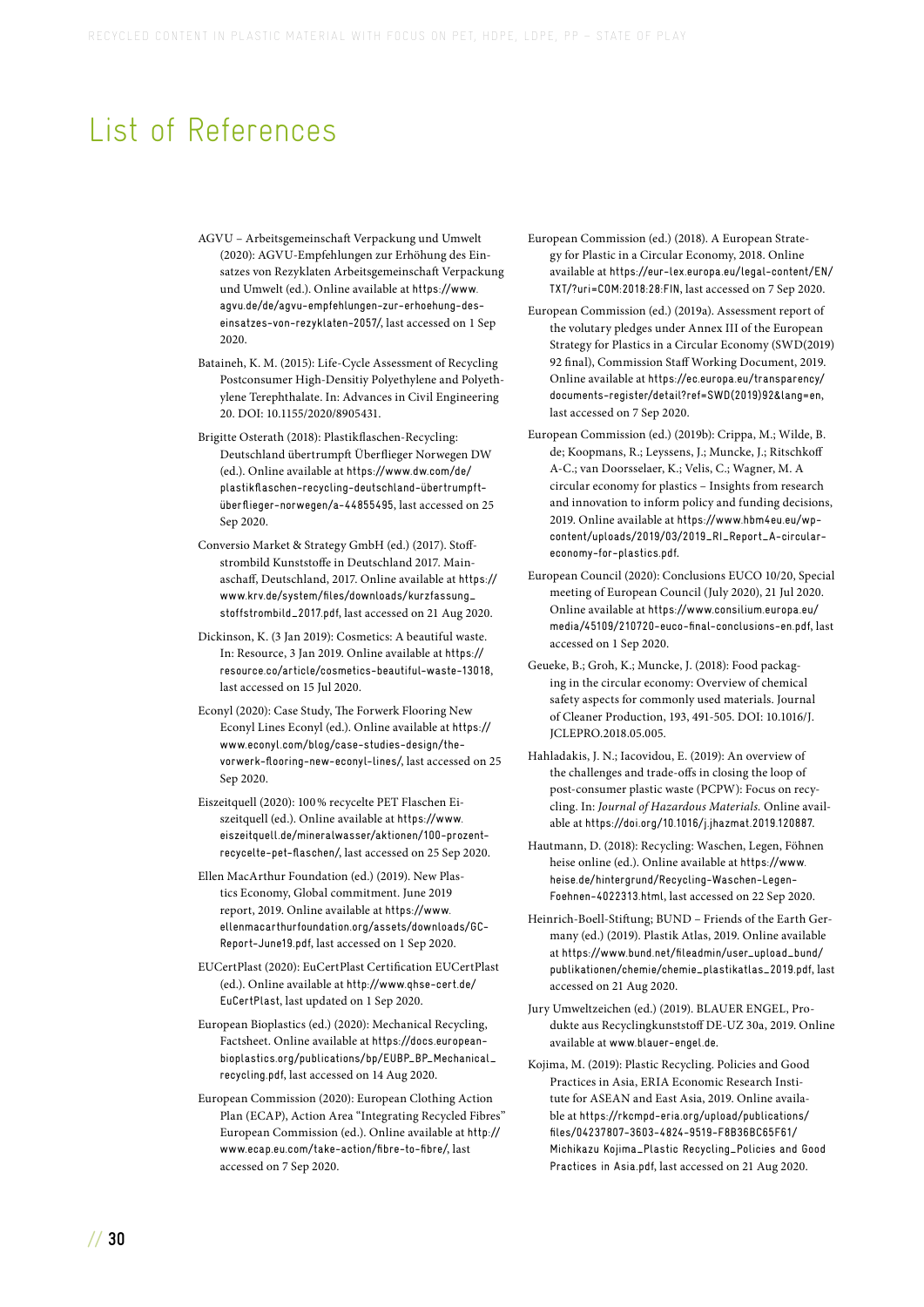- Kojima, M. (ed.) (2010). 3 R, Policies for Southeast and East Asia (ERIA Research Project Report, 10), 2010. Online available at <https://www.eria.org/RPR-2009-10.pdf>, last accessed on 21 Aug 2020.
- KRV (2020): Kreislaufwirtschaft bei Kunststoffrohren: Der Recycling-Prozess KRV (ed.). Online available at [https://www.krv.de/artikel/kreislaufwirtschaft-bei](https://www.krv.de/artikel/kreislaufwirtschaft-bei-kunststoffrohren-der-recycling-prozess)[kunststoffrohren-der-recycling-prozess](https://www.krv.de/artikel/kreislaufwirtschaft-bei-kunststoffrohren-der-recycling-prozess), last accessed on 7 Sep 2020.
- Lau, W. W. Y.; Shiran, Y.; Bailey, R. M.; Cook, E.; Stuchtey, M. R.; Koskella, J.; Velis, C. A.; Godfrey, L.; Boucher, J.; Murphy, M. B.; Thompson, R. C.; Jankowska, E.; Castillo Castillo, A. et al. (2020): Evaluating scenarios toward zero plastic pollution. In: Science 166, eaba9475. DOI: 10.1126/science.aba9475.
- OECD (ed.) (2018). Improving markets for recycled plastic, 2018.
- Omisakin, J. (2020): Recycled and Upcycled Clothing Brands To Know in 2020. Online available at [https://](https://compareethics.com/9-recycled-and-upcycled-clothing-brands-you-shouldnt-pass-in-2018/) [compareethics.com/9-recycled-and-upcycled-clothing](https://compareethics.com/9-recycled-and-upcycled-clothing-brands-you-shouldnt-pass-in-2018/)[brands-you-shouldnt-pass-in-2018/](https://compareethics.com/9-recycled-and-upcycled-clothing-brands-you-shouldnt-pass-in-2018/), last accessed on 7 Sep 2020.
- Packaging Europe (2018): Consumers Want at Least 50% Recycled Content in their Bottles Packaging Europe (ed.). Online available at [https://packagingeurope.com/](https://packagingeurope.com/consumers-want-at-least-50-recycled-content-in-their-bottles/) [consumers-want-at-least-50-recycled-content-in](https://packagingeurope.com/consumers-want-at-least-50-recycled-content-in-their-bottles/)[their-bottles/](https://packagingeurope.com/consumers-want-at-least-50-recycled-content-in-their-bottles/), last accessed on 22 Sep 2020.
- PEW; Systemiq (2020): Breaking the plastic wave, A comprehensive Assessment of Pathways towards stopping Ocean Plastic Pollution, 2020. Online available at <https://www.systemiq.earth/breakingtheplasticwave/>, last accessed on 26 Aug 2020.
- Plastics Europe (2020): Plastics in agricultural applications Plastics Europe (ed.). Online available at [https://www.](https://www.plasticseurope.org/en/about-plastics/agriculture) [plasticseurope.org/en/about-plastics/agriculture](https://www.plasticseurope.org/en/about-plastics/agriculture), last accessed on 7 Sep 2020.
- Plastics Recyclers Europe (ed.) (2020). Flexible Films Market in Europe. State of Play, Production. Collection and Recycling Data, 2020. Online available at [https://www.](https://www.plasticsrecyclers.eu/plastics-recyclers-publications) [plasticsrecyclers.eu/plastics-recyclers-publications](https://www.plasticsrecyclers.eu/plastics-recyclers-publications), last accessed on 14 Aug 2020.
- Plastics Recyclers Europe; EFBW; petcore Europe (ed.) (2020). PET Market in Europe. State of Play, Production, Collection and Recycling Data, 2020. Online available at [https://www.plasticsrecyclers.eu/plastics](https://www.plasticsrecyclers.eu/plastics-recyclers-publications)[recyclers-publications](https://www.plasticsrecyclers.eu/plastics-recyclers-publications), last accessed on 14 Aug 2020.
- Prada Group (2020): Prada r-Nylon Prada Group (ed.). Online available at [https://www.pradagroup.com/en/](https://www.pradagroup.com/en/sustainability/environment-csr/prada-re-nylon.html) [sustainability/environment-csr/prada-re-nylon.html](https://www.pradagroup.com/en/sustainability/environment-csr/prada-re-nylon.html), last accessed on 25 Sep 2020.
- Recyclass (2020): Recycled Content Tracability Certification Recyclass (ed.). Online available at [https://recyclass.eu/](https://recyclass.eu/recycled-content/) [recycled-content/](https://recyclass.eu/recycled-content/), last accessed on 1 Sep 2020.
- RePlas (2020): Recycled Plastic Products From Replas RePlas (ed.). Online available at <https://www.replas.com.au/>, last accessed on 7 Sep 2020.
- Riva Ras, B. (2019): 9 Great Brands That Make Clothing from Recycled Plastic. Online available at [https://](https://www.goodnet.org/articles/9-great-brands-that-make-clothing-from-recycled-plastic) [www.goodnet.org/articles/9-great-brands-that-make](https://www.goodnet.org/articles/9-great-brands-that-make-clothing-from-recycled-plastic)[clothing-from-recycled-plastic](https://www.goodnet.org/articles/9-great-brands-that-make-clothing-from-recycled-plastic), last accessed on 7 Sep 2020.
- Runkel, M.; Mahler, A. (2017): Steuerliche Subventionierung von Kunststoffen, Abschätzugn des Subventionsvolumens der nicht-energetischen Verwertung von Rohbenzin und mögliche Abbaupfade. im Auftrag der Bundestagsfraktion von Bündnis 90 / Die Grünen. In collaboration with Welling, M., 2017. Online available at [https://foes.de/pdf/2017-01-FOES-Studie-Stoffliche-](https://foes.de/pdf/2017-01-FOES-Studie-Stoffliche-Nutzung-Rohbenzin.pdf)[Nutzung-Rohbenzin.pdf](https://foes.de/pdf/2017-01-FOES-Studie-Stoffliche-Nutzung-Rohbenzin.pdf), last accessed on 19 Jan 2021.
- S. Margherita di Pula (ed.) (2015): Challenges in plastic recycling. In collaboration with Pivnenko, K.; Jakobsen, L. G.; Eriksen, M. K.; Damgaard, A. and Astrup, T. F. Proceedings Sardinia 2015: Fifteenth International Waste Management and Landfill Symposium, Cagliari, Italy.
- SCS Global Services (2020): Recycled Content Certification, For Products and Recycling Programs SCS Global Services (ed.). Online available at [https://www.](https://www.scsglobalservices.com/services/recycled-content-certification) [scsglobalservices.com/services/recycled-content](https://www.scsglobalservices.com/services/recycled-content-certification)[certification](https://www.scsglobalservices.com/services/recycled-content-certification), last accessed on 19 Jan 2021.
- TEI (ed.) (2012): Thailand Environmment Institute. Green Label Product Recycled Plastics (TGL-01-R2-12), 2012. Online available at [http://www.tei.or.th/greenlabel/en/](http://www.tei.or.th/greenlabel/en/download/TGL-01-R2-12.pdf) [download/TGL-01-R2-12.pdf](http://www.tei.or.th/greenlabel/en/download/TGL-01-R2-12.pdf), last accessed on 22 Sep 2020.
- TEI (ed.) (2015): Thailand Environent Institute. Green Label Product Plastic Packaging (TGL-105-15), 2015. Online available at [http://www.tei.or.th/greenlabel/en/](http://www.tei.or.th/greenlabel/en/download/TGL-105-15.pdf) [download/TGL-105-15.pdf](http://www.tei.or.th/greenlabel/en/download/TGL-105-15.pdf), last accessed on 22 Sep 2020.
- TEI (ed.) (2017): Thailand Environment Institute. List of Thai Green Label, Update January 2017, 2017. Online available at [http://www.tei.or.th/greenlabel/en/](http://www.tei.or.th/greenlabel/en/download/2017-01-Name-GL-eng.pdf) [download/2017-01-Name-GL-eng.pdf](http://www.tei.or.th/greenlabel/en/download/2017-01-Name-GL-eng.pdf), last accessed on 22 Sep 2020.
- TÜV Rheinland (2020): DIN CERTO, Products made from Recycled Materials TÜV Rheinland (ed.). Online available at [https://www.dincertco.de/din-certco/en/](https://www.dincertco.de/din-certco/en/main-navigation/products-and-services/certification-of-products/packaging/products-made-from-recycled-materials/) [main-navigation/products-and-services/certification](https://www.dincertco.de/din-certco/en/main-navigation/products-and-services/certification-of-products/packaging/products-made-from-recycled-materials/)[of-products/packaging/products-made-from-recycled](https://www.dincertco.de/din-certco/en/main-navigation/products-and-services/certification-of-products/packaging/products-made-from-recycled-materials/)[materials/](https://www.dincertco.de/din-certco/en/main-navigation/products-and-services/certification-of-products/packaging/products-made-from-recycled-materials/), last accessed on 1 Sep 2020.
- UBA (ed.) (2016). Steigerung des Kunststoffrecyclings und des Rezyklateinsatzes (Position), 2016. Online available at [https://www.umweltbundesamt.de/sites/default/](https://www.umweltbundesamt.de/sites/default/files/medien/377/publikationen/170601_uba_pos_kunststoffrecycling_dt_bf.pdf) [files/medien/377/publikationen/170601\\_uba\\_pos\\_](https://www.umweltbundesamt.de/sites/default/files/medien/377/publikationen/170601_uba_pos_kunststoffrecycling_dt_bf.pdf) [kunststoffrecycling\\_dt\\_bf.pdf](https://www.umweltbundesamt.de/sites/default/files/medien/377/publikationen/170601_uba_pos_kunststoffrecycling_dt_bf.pdf), last accessed on 17 Aug 2020.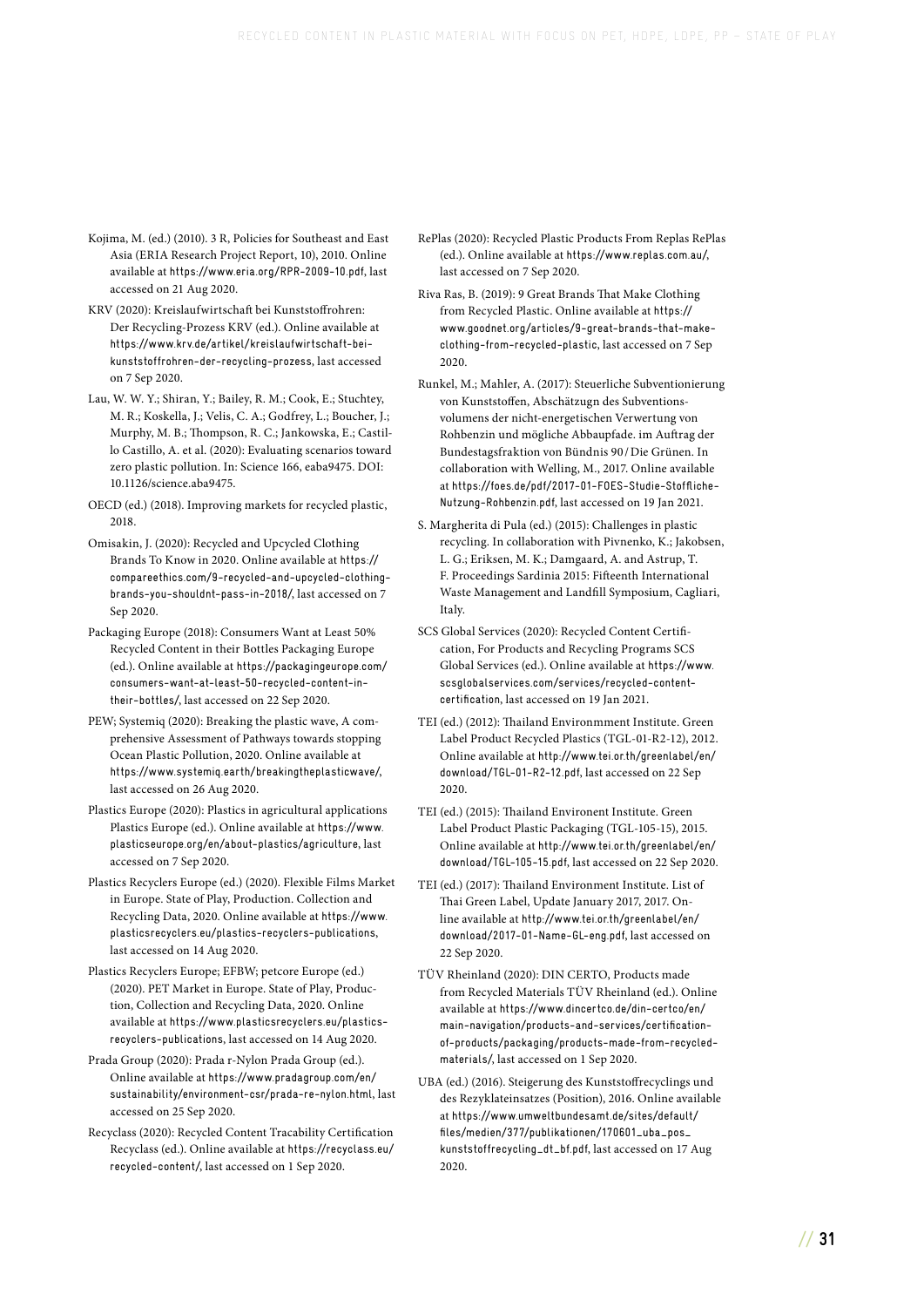- UNEP (ed.) (2020). "Can I recycle this?", A Global Mapping and Assessment of Standards, Labels and Claims on Plastic Packaging, 2020.
- Vaude (2020): CSR Report, Recycled materials Vaude (ed.). Online available at [https://csr-report.vaude.com/gri-en/](https://csr-report.vaude.com/gri-en/product/recycled-materials.php) [product/recycled-materials.php](https://csr-report.vaude.com/gri-en/product/recycled-materials.php), last accessed on 25 Sep 2020.
- Vilsa (2020): Nachhaltigkeit bei Vilsa, Recyceltes PET Vilsa (ed.). Online available at [https://vilsa.de/das](https://vilsa.de/das-reine-wunder-der-natur/nachhaltigkeit-bei-vilsa/rpet-recyceltes-pet/)[reine-wunder-der-natur/nachhaltigkeit-bei-vilsa/rpet](https://vilsa.de/das-reine-wunder-der-natur/nachhaltigkeit-bei-vilsa/rpet-recyceltes-pet/)[recyceltes-pet/](https://vilsa.de/das-reine-wunder-der-natur/nachhaltigkeit-bei-vilsa/rpet-recyceltes-pet/), last accessed on 25 Sep 2020.
- Wang, W.; Themelis, N.J.; Sun, K.; et al. (2019): Current influence of China's ban on plastic waste imports. In: *Waste Dispos. Sustain. Energy* 1, pp. 67–78. DOI: 10.1007/s42768-019-00005-z.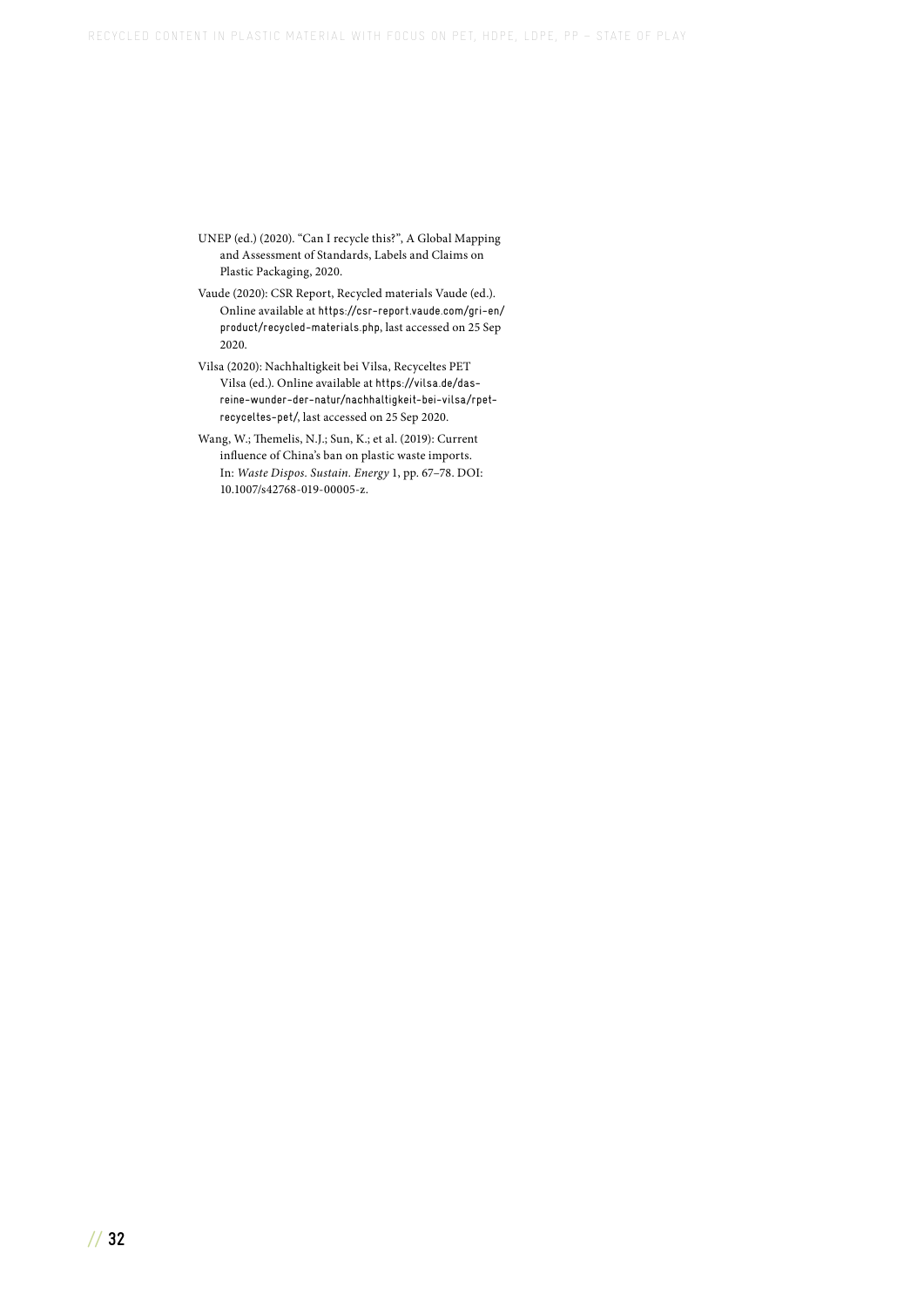## <span id="page-34-0"></span>Annex

## European Parliament and Council Directive 94/62/EC of 20 December 1994 on packaging and packaging waste

### ANNEX II

### ESSENTAIL REQUIREMENTS ON THE COMPOSITION AND THE REUSABLE AND RECOVERABLE, INCLUDING RECYCLABLE, NATURE OF PACKAGING

- 1. Requirements specific to the manufacturing and composition of packaging – Packaging shall be manufactured in such a way that the packaging volume and weight be limited to the minimum adequate amount to maintain the necessary level of safety, hygiene and acceptance for the packed product and for the consumer.
	- Packaging shall be designed, produced and commercialized in such a way as to permit its reuse or recovery, including recycling, and to minimize its impact on the environment when packaging waste or residues from packaging waste management operations are disposed of.
	- Packaging shall be manufactured in such a way that the presence of noxious and other hazardous substances and materials as constituents of the packaging material or of any of the packaging components is minimized with regard to their presence in emissions, ash or leachate when packaging or residues from management operations or packaging waste are incinerated or landfilled.
- 2. Requirements specific to the reusable nature of packaging – The following requirements must be simultaneously satisfied:
	- the physical properties and characteristics of the packaging shall enable a number of trips or rotations in normally predictable conditions of use,
	- possibility of processing the used packaging in order to meet health and safety requirements for the workforce,
	- fulfil the requirements specific to recoverable packaging when the packaging is no longer reused and thus becomes waste.
- 3. Requirements specific to the recoverable nature of packaging
	- (a) Packaging recoverable in the form of material recycling – Packaging must be manufactured in such a way as to enable the recycling of a certain percentage by weight of the materials used into the manufacture of marketable products, in compliance with current standards in the Community. The establishment of this percentage may vary, depending on the type of material of which the packaging is composed.
	- (b) Packaging recoverable in the form of energy recovery – Packaging waste processed for the purpose of energy recovery shall have a minimum inferior calorific value to allow optimization of energy recovery.
	- (c) Packaging recoverable in the form of composting – Packaging waste processed for the purpose of composting shall be of such a biodegradable nature that it should not hinder the separate collection and the composting process or activity into which it is introduced.
	- (d) Biodegradable packaging Biodegradable packaging waste shall be of such a nature that it is capable of undergoing physical, chemical, thermal or biological decomposition such that most of the finished compost ultimately decomposes into carbon dioxide, biomass and water.